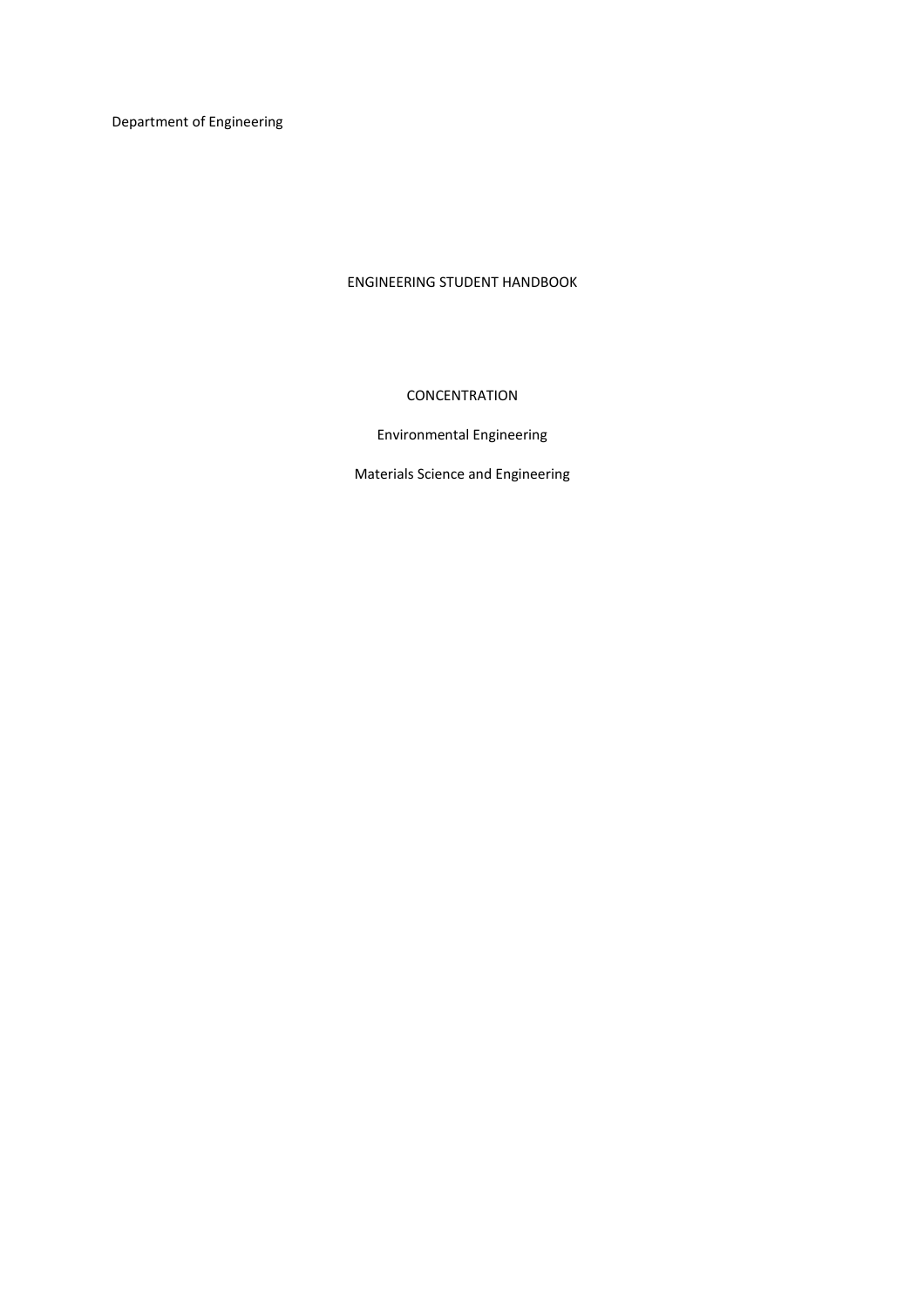### Letter from the Director of the Department of Engineering

# Welcome to the Department of Engineering of the College of Physical and Natural Sciences of the University of the French West Indies!

Getting an engineering degree at the University of the French West Indies (UA) is finally possible! With the unfailing support of Région Guadeloupe, business leaders in the Caribbean/Americas/Europe, our highly motivated faculty and our internationally recognized research laboratories, the UA offers two degrees in engineering: Environmental Engineering - Concentration in Materials Science and Engineering (since September 2012) and Energy Systems Engineering (since 2013). These two degree programs are the only engineering programs in the Americas accredited by the Commission des Titres d'Ingénieurs (CTI)<sup>[1](#page-1-0)</sup>, a measure of excellence for our rigorous academics.

It is difficult to describe what an engineer does in just a few sentences since the job includes many functions and will evolve throughout an engineer's career. Thus, students considering a career in engineering may only have a vague idea of what being an engineer entails and what their day-to-day functions will be. Being an engineer requires four main qualities: A strong work ethic, the ability to work independently, competence in leading projects and a solid capacity to adapt. Engineering students strengthen their work ethic over the course of the program since academic excellence requires dedicated and organized work and study habits. They learn to work independently and lead their own projects with a solid foundation of knowledge plus practical experience gained through senior design projects, multi-technological projects and yearly internships. Students learn that being able to adapt is an important quality that lets them meet head on the scientific and economic changes of tomorrow. Internships abroad help our students to develop their ability to adapt to new situations. We note also that the appetite for engineers to start their own companies is a distinguishing feature of the new landscape (IESF survey, 2015). Our engineering programs prepare students for this new terrain by giving them the tools to succeed as entrepreneurs and to become future leaders. To do this, we created curriculums that pair our engineering courses with courses in management, economics, and law, and also by providing support to student entrepreneurship.

Our engineering programs seek to prepare future engineers to contend with and to resolve the great industrial, ecological and energy challenges brought on by dwindling natural resources and climate change. These challenges take on an even greater importance in our island and tropical territories, which lack natural sources of fossil fuels. We can, however, transform these supposed disadvantages into strengths. We can create the power grid of tomorrow, a grid that integrates renewable energy sources into its fundamental design. We can invent new materials from unconventional sources such as those produced by the circular economy (waste re-use and recycling) or by green chemistry (ecologically sustainable materials, agromaterials). Our two concentrations—Materials Science and Engineering and Energy Systems Engineering train engineers capable of meeting future technological challenges while addressing our territories' sustainable

<span id="page-1-0"></span><sup>&</sup>lt;sup>1</sup> Commission des Titres d'Ingénieurs (CTI), an independent accreditation body for higher education in engineering, based in France.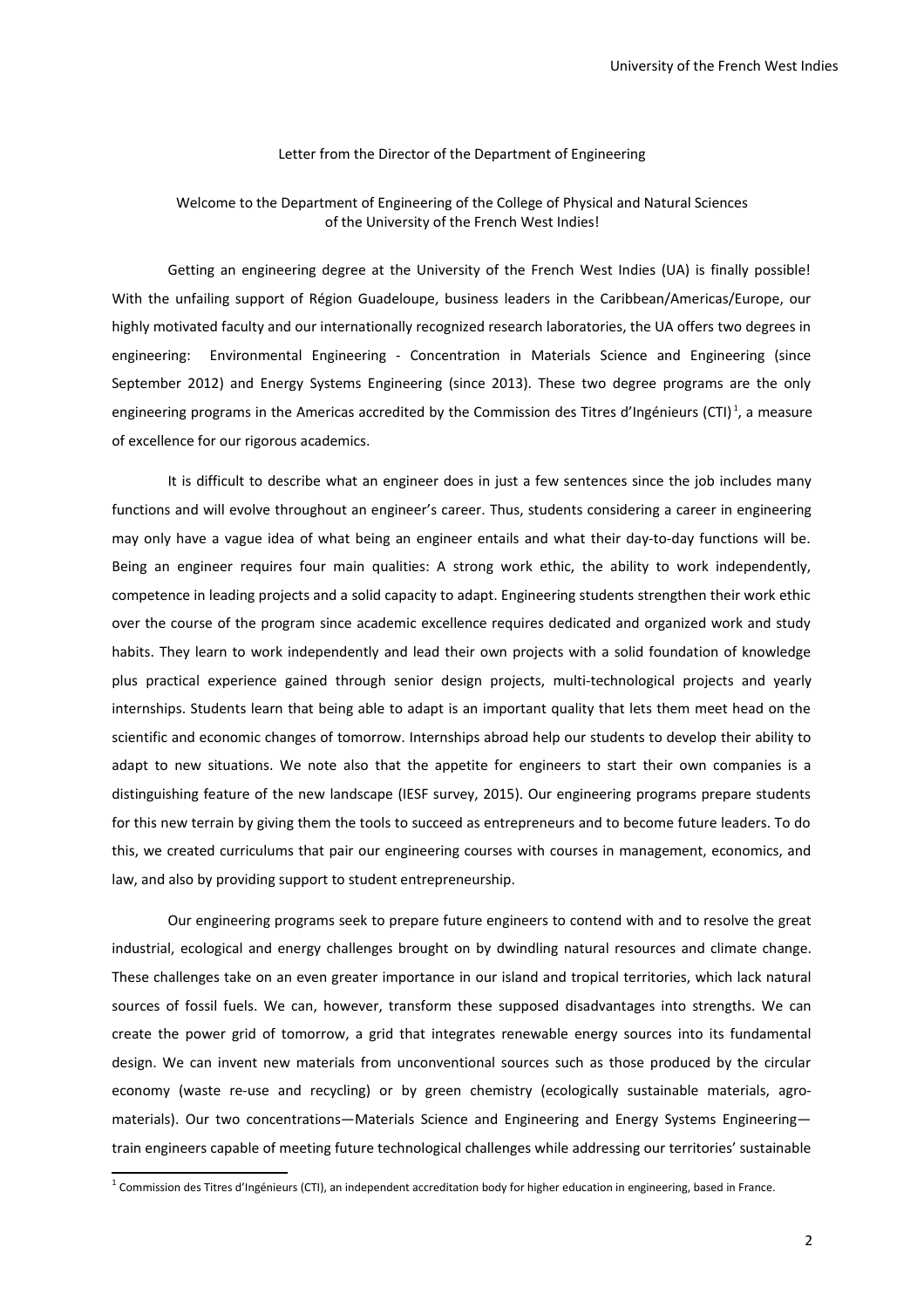development needs. This is why the knowledge and skills taught in our curriculum are defined and adjusted by a business-education committee composed of professors, professional engineers and business leaders. The committee's purpose is to ensure that what is being studied in our classrooms matches what is needed in the real world in order to maximize our student's employment prospects. Students also gain professional skills through seminars or internships headed by industry professionals. This instruction comprises 20% of teaching. The sponsors of our first two graduating classes, EDF-Archipel Guadeloupe and Lafarge, represent two of the most important industries in our territories, demonstrating the relevance of our program's curriculum.

Our territories are at the crossroads of the Americas, the Caribbean and Europe, and benefit from cultural, economic and social diversity. Our engineering program embraces this diversity in its study body and strives to prepare every graduate for entering the workforce of today. Engineering students have ample opportunity to learn with and learn from scholars and professors from around the world, through student exchange and visiting professor programs, and internships abroad in the Caribbean, Americas and Europe.

We need to nurture the next generation, by providing young people with solid education and training anchored in their geographic, economic and scientific environment, and by ensuring they can confront the revolutions facing our world. Our two engineering degree programs are perfectly suited to meeting these needs.

Build the Future. Become an Engineer!

Laurence Romana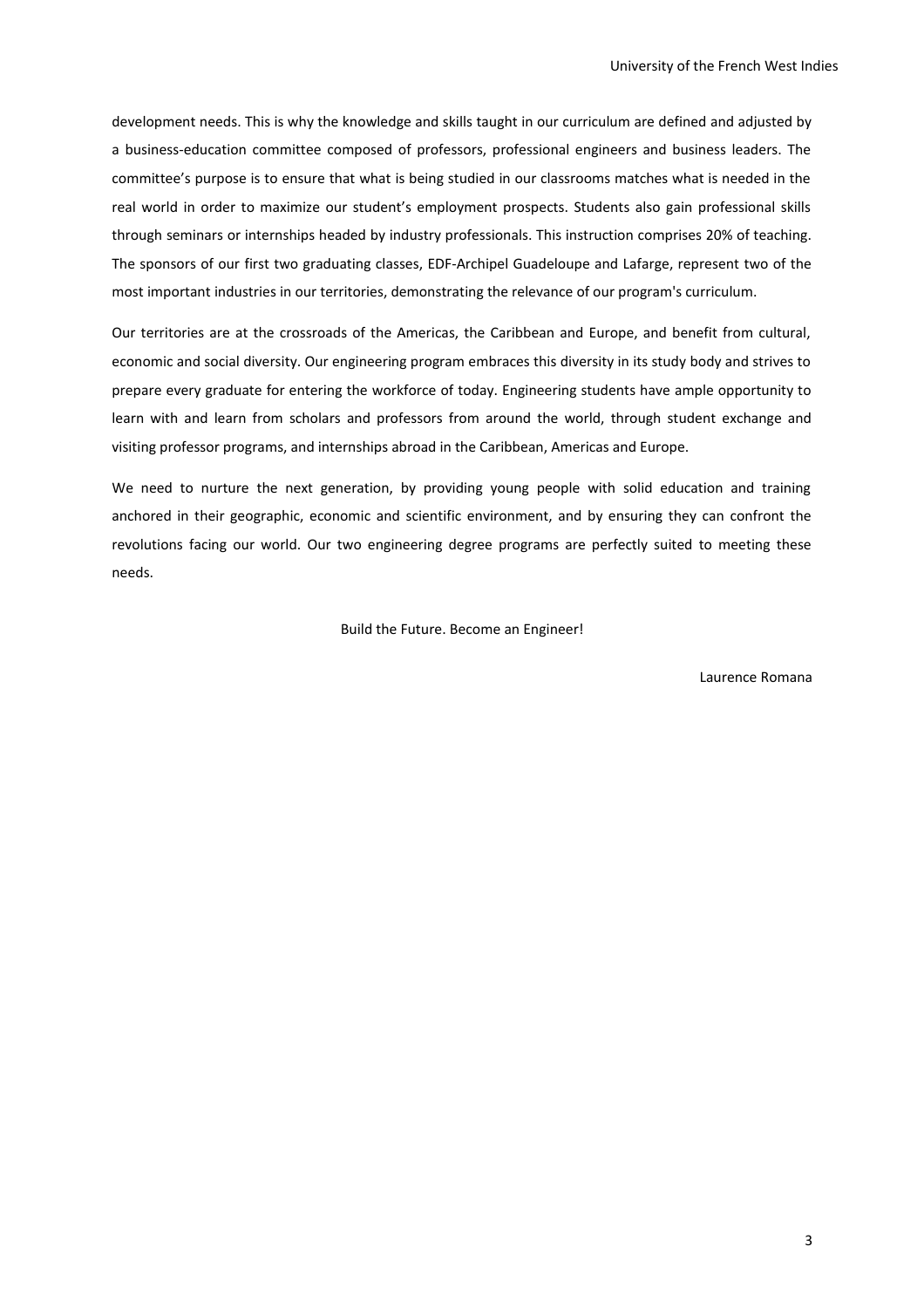Letter from the Director of the Engineering Program Materials Science and Engineering Concentration

The French law on energy transition for green growth promotes efficient use of raw materials, reduction of waste at the source, and development of the circular economy. The law encourages the design of innovative products and materials, better waste management and recycling, energy efficient building design and construction through the use of new materials, among other strategies. This law integrates professional training in sustainable construction and renovation under the 2015-2017 Feebat agreement, which was signed between the French government and the building industry.

At the local level, the new RTAA regulations<sup>[2](#page-3-0)</sup> affecting construction of new homes and RTG regulation<sup>[3](#page-3-1)</sup> will support full development of eco-friendly construction. These regulations seek to promote the design and application of alternative building methods in the tropical environment, including the manufacture of innovative materials, and a "tropicalization" of expertise (2013 Synergîle Report, produced by technopolis). The objective is to produce innovative insulation suitable for local conditions, perhaps produced from the conversion of waste materials, and to take into consideration local geo-climatic conditions such as high levels of humidity and salinity, hurricane and earthquake risk. It should be noted that according to the Statistics Office of the Ministry of Ecology, Sustainable Development, Transportation and Housing, "jobs related to the environment in France" represented some 447,000 full-time jobs in 2012 in the private and public sector. In France, the waste management sector represents the equivalent of 84,900 full-time jobs. It is clear that energy, new technology, eco-technology, waste management are pressing issues for both businesses and public authorities.

Graduates with a degree in the fields of sustainable development, environmental engineering, sustainable materials design, waste management and recycling, building materials in tropical, hurricane- and earthquake-prone environments, will find themselves with the right qualifications to meet the needs of businesses undergoing rapid change and whose needs will be considerable in the years to come. Possible career paths will lead graduates to draft engineering reports on waste collection and management, the manufacture of products and materials, operations and recycling.

The objective is to: develop efficient and complete processes for resources and raw materials; manage the environmental impact of industrial activities; manage environmental legislation (international, national and regional); to understand and apply physical, chemical and mechanical properties of materials (polymers, metals, composites, glass); to manage a product's life cycle; find solutions to problems of durability in the tropical environment; and develop manufacturing processes suitable for and respectful of the environment.

<span id="page-3-0"></span><sup>&</sup>lt;sup>2</sup> Réglementation Thermique Acoustique et Aération (RTAA), building regulations related to energy efficiency, ventilation, and occupant comfort.

<span id="page-3-1"></span><sup>&</sup>lt;sup>3</sup> Réglementation Thermique Guadeloupe (RTG), building regulations related to minimizing the use of air conditioning.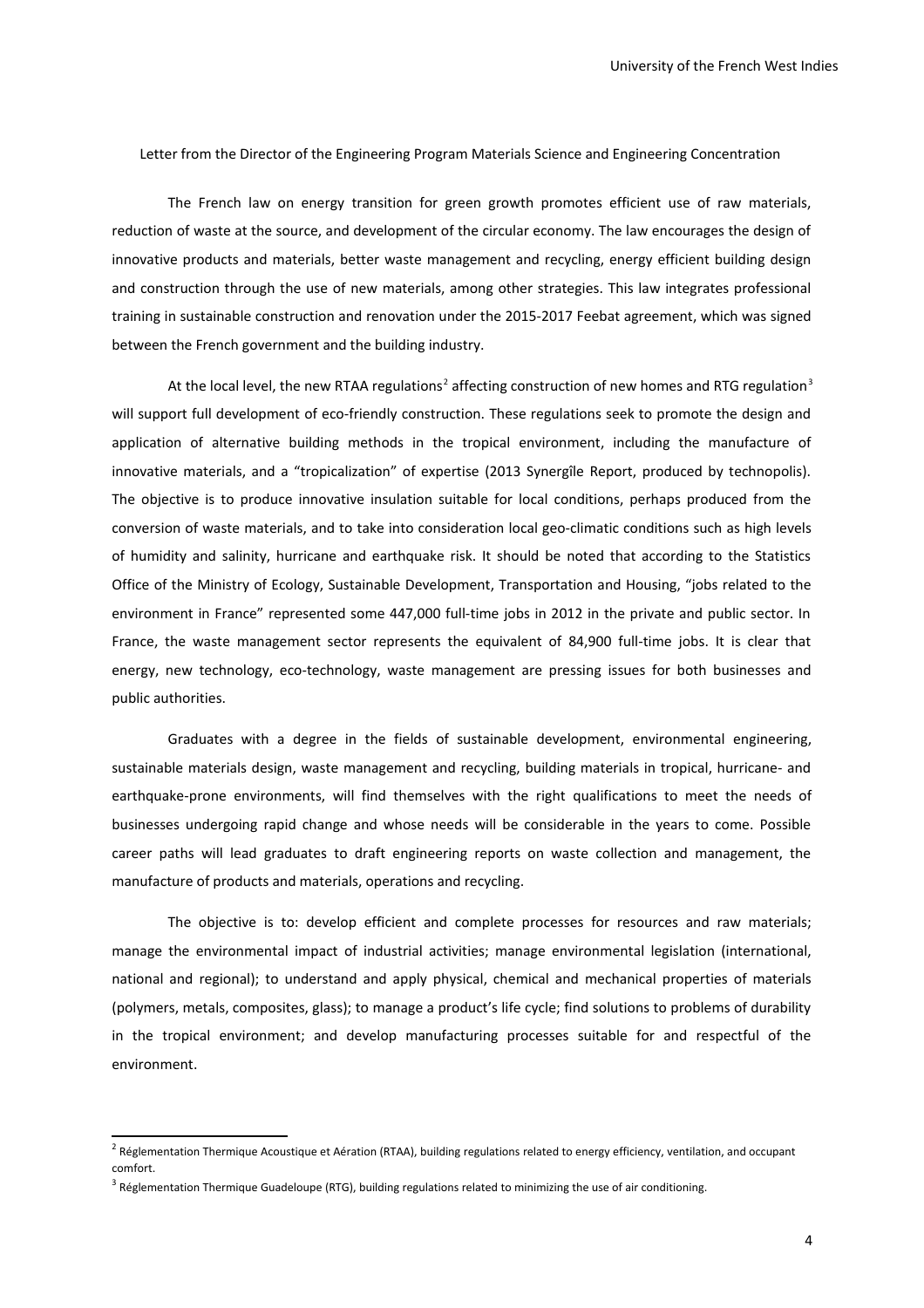While providing internationally recognized education, our program ensures that graduates are equally qualified to address the different issues related to an intertropical and island environment, such as waste management, pollution for small territories, accelerated degradation of materials, and earthquake- and hurricane-resistance of materials. Graduates will be equipped to operate in the French overseas departments in the Americas, in the Caribbean, at the crossroads of Europe and the Americas, navigating the political, economic, cultural terrain. Upon graduation, students will speak English and Spanish fluently. Graduates will also be proficient in developing strategies for transferring innovations to businesses and also have the tools to start their own company.

Graduates will contribute to the strength and development of our territory through excellence in new technologies in environment, sustainable design and materials recycling.

Take up the challenge of green growth. Become an environmental engineer in materials science.

Sarra Gaspard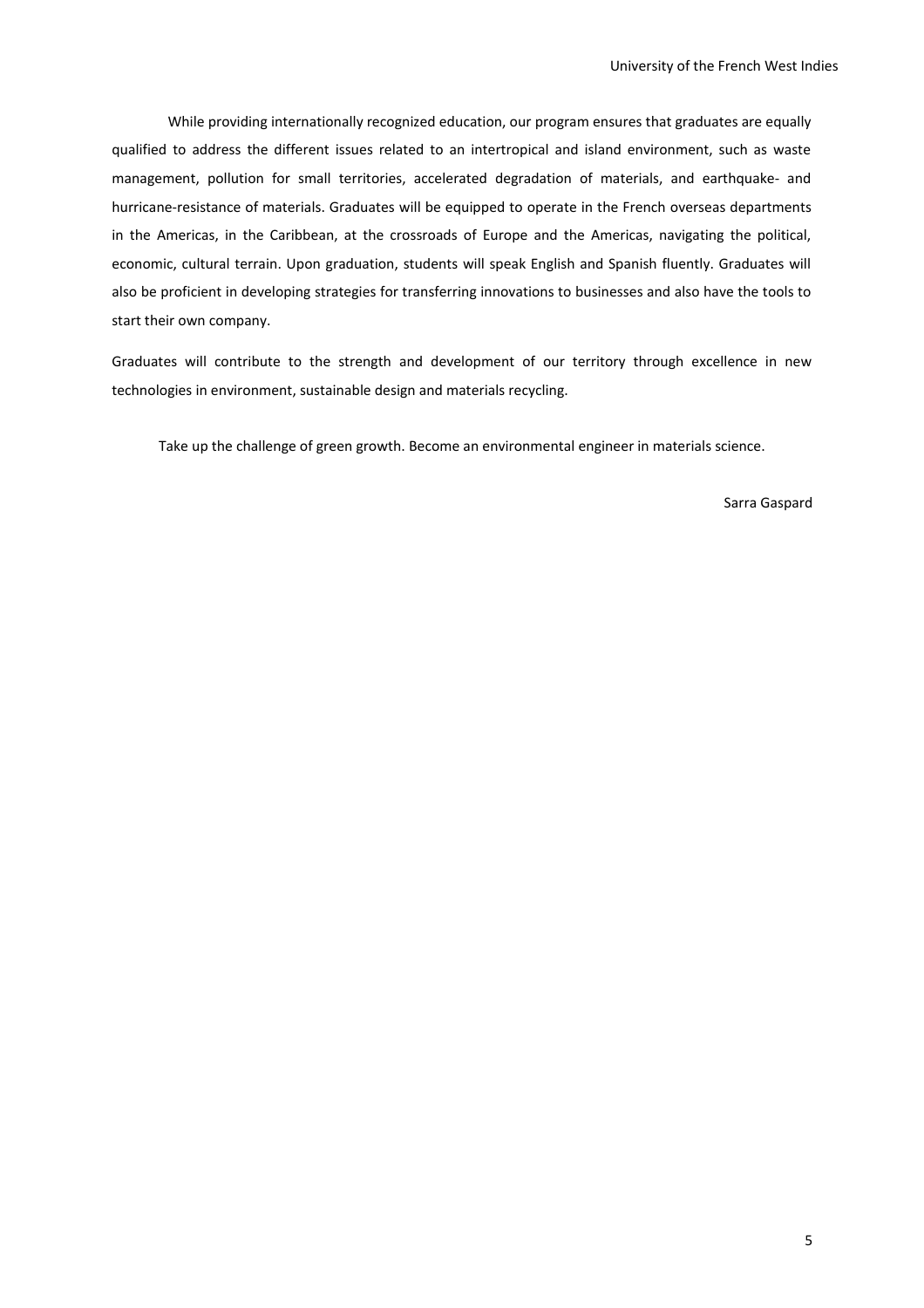Contents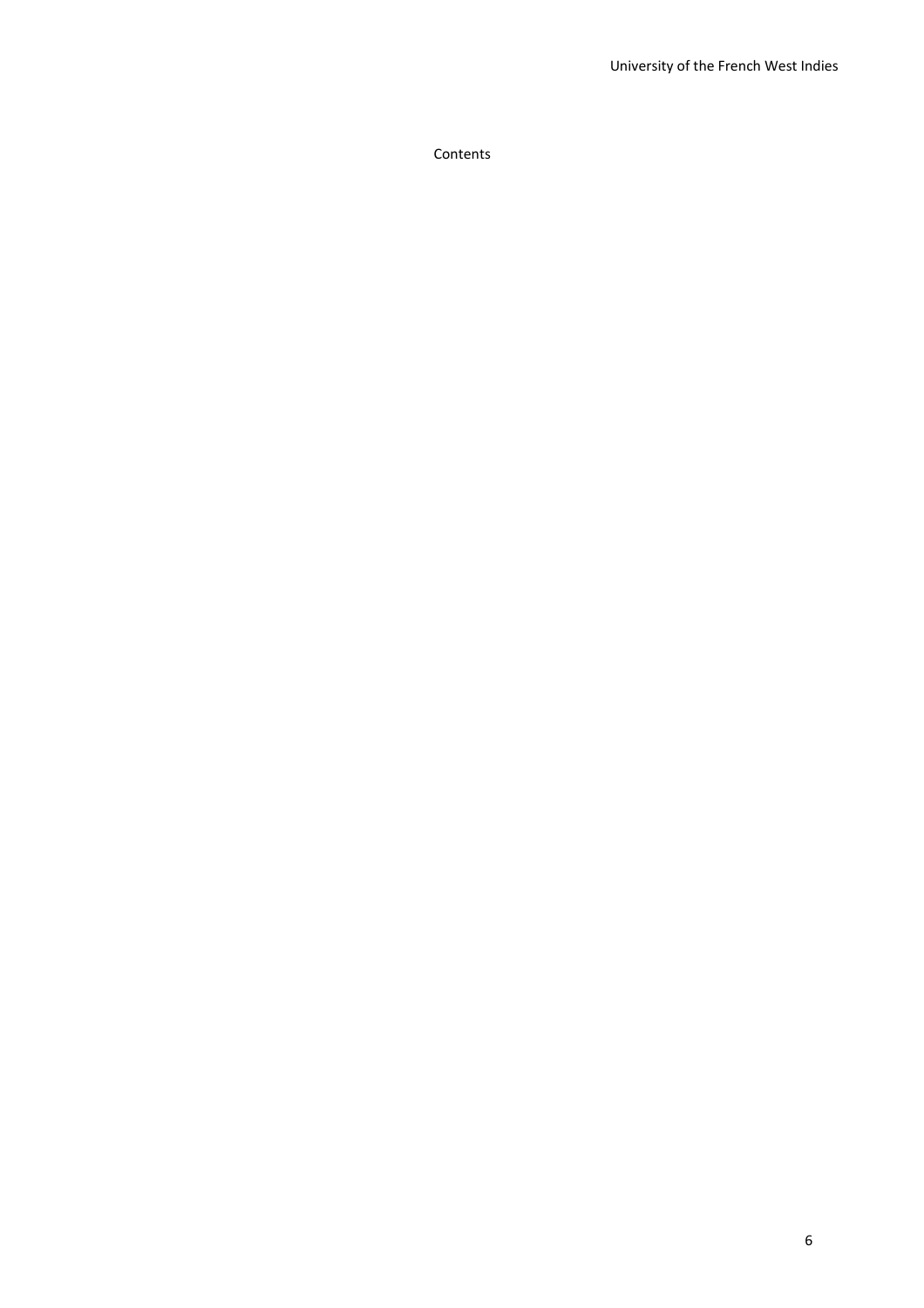# Strategic Orientation and Partnerships

Meeting the needs and expectations of those who would benefit from an engineering degree is a priority for the University of French West Indies (UA). The UA conducted extensive research in what prospective engineering students were looking for and what potential employers needed before embarking upon the creation of its engineering degree program. For example, a market study was conducted at the request of Région Guadeloupe by the consulting firm Katalyse to verify the program's relevance and to map out the companies that would be interested in hiring engineers in the three French overseas departments of Guadeloupe, Martinique and Guiana. The UA engineering program plays an important role in:

- providing a source of highly trained engineers for local companies;
- providing a boost to the local and regional economies;
- providing solid education and training, locally based, and focused on strategically important themes for application in and development of our territories;
- positioning the French overseas territories as a bridgehead for new technologies in energy and materials science in the Caribbean;
- establishing economic and scientific links with our geographical environment.

Our engineers are trained to analyze technological solutions for managing resources sustainably that are suitable for island economies, while taking into account product life cycles and the impact of production processes on the environment.

Our engineering degree program draws upon broad support, especially upon the solid commitment of Région Guadeloupe and a network of partner companies.

To date, partner companies have included: AER, ADEME, Albioma Caraïbes, AME, AMPI, Biométal, Blandin, Bologne, BRGM, Capès, Caraïbes Industrie, Chamber of Commerce and Industry of Guadeloupe, Chamber of Commerce and Industry of Martinique, EcoDEC, ECTP, EDF, FRBT PG, Gardel, GBH, Global Caribbean Fiber, Groupe Loret, ICM, MPI, Sara, Sunzil, Symeg, Synergîle, Syvade, Ciment Lafarge and others.

This partnership extends to the business-education committee, which includes institutions and private sector companies: ADEME, AME, AMPI, Chamber of Commerce and Industry of Guadeloupe, Chamber of Commerce and Industry of Martinique, EDF Guadeloupe, GBH, SYMEG, SYVADE.

The business-education committee continually evaluates the relevance of the program's courses and helps guide changes to the curriculum to meet the needs of local industry.

We also have the goal of developing links between our territories and the Americas and the Caribbean. This has led to partnerships with other engineering institutions, such as L'Universidad Autónoma De Yucatán (Mexico), Universidad del Caribe (Mexico), Université d'Etat d'Haïti, Université de Quisqueya (Haiti), University of the West Indies (Jamaica, Trinidad and Tobago, Barbados). Institutional agreements not only ensure that students can transfer freely between institutions, but they also provide for exchange of pedagogical strategies.

Our engineering program is, however, the only CTI-accredited program in the Americas.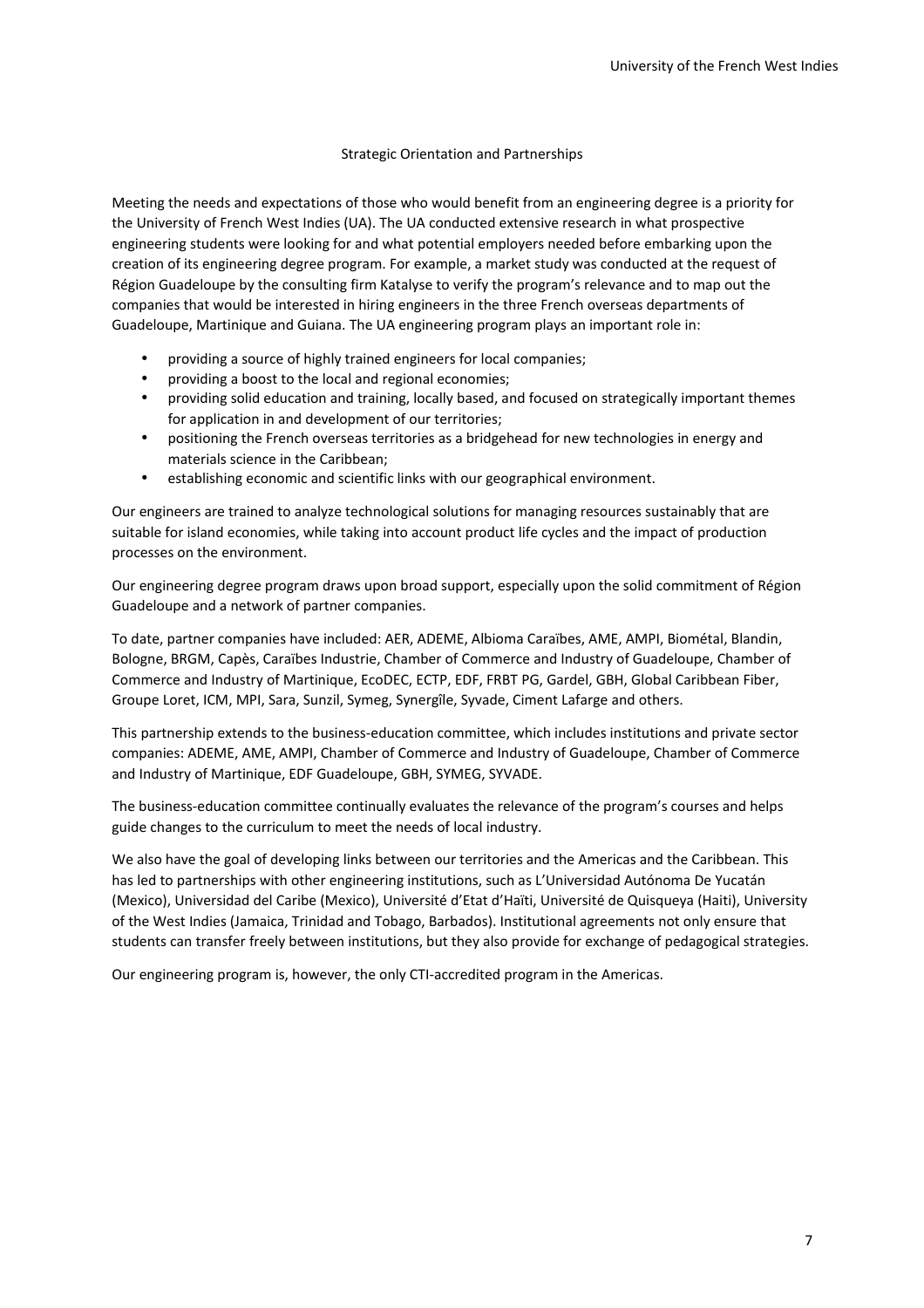### Administration and Faculty

College of Physical and Natural Sciences

Dean of the Faculty **Alain Pietrus** 

Vice Dean Manuel Clergue

Administrative Attaché Mariette Dino

Tel: 0590 48 31 54 E-mail: mariette.dino@univ-ag.fr

Department of Engineering

Director of the Department of Engineering Laurence Romana

Director of the Engineering Program Sarra Gaspard Materials Science and Engineering Tel: 0590 48 33 79

Director of the Engineering Program Ruddy Blonbou

Tel: 0590 48 34 38 E-mail: laurence.romana@univ-ag.fr

Concentration E-mail: sarra.gaspard@univ-ag.fr

Energy Systems Tel: 0590 48 34 40 Engineering Concentration E-mail: ruddy.blonbou@univ-ag.fr

> Academic Dean Enguerran Grandchamp Tel: 0590 48 34 02 E-mail: enguerran.grandchamp@univ-ag.fr

### Department Faculty

| <b>Instructors</b>     | <b>Title</b>                                                  | <b>Contact Information</b> |
|------------------------|---------------------------------------------------------------|----------------------------|
| <b>Flory Anny</b>      | Doctor of Physics, Researcher at Dow<br>Chemical Company, USA | alflory@dow.com            |
| Alex Méril             | <b>Mathematics Professor</b>                                  | Alex.meril@univ-ag.fr      |
| Nadiège Nomède-Martyr  | <b>Physics Lecturer</b>                                       | nnomedem@univ-ag.fr        |
| Vincent Pagé           | Computer Sciences Lecturer                                    | vpage@univ-ag.fr           |
| Nady Passé-Coutrin     | Chemistry Lecturer                                            | npasseco@univ-ag.fr        |
| Lionel Prévot          | <b>Computer Science Professor</b>                             | lionel.prevost@univ-ag.fr  |
| Sébastien-Denis Solvar | Doctor in Electronics Engineering                             | sebastien.solvar@gmail.com |
| <b>Philippe Thomas</b> | <b>Physics Professor</b>                                      | pthomas@univ-ag.fr         |
| Christelle Yacou       | Doctor in Materials Chemistry                                 | $cvacou@univ-ag.fr$        |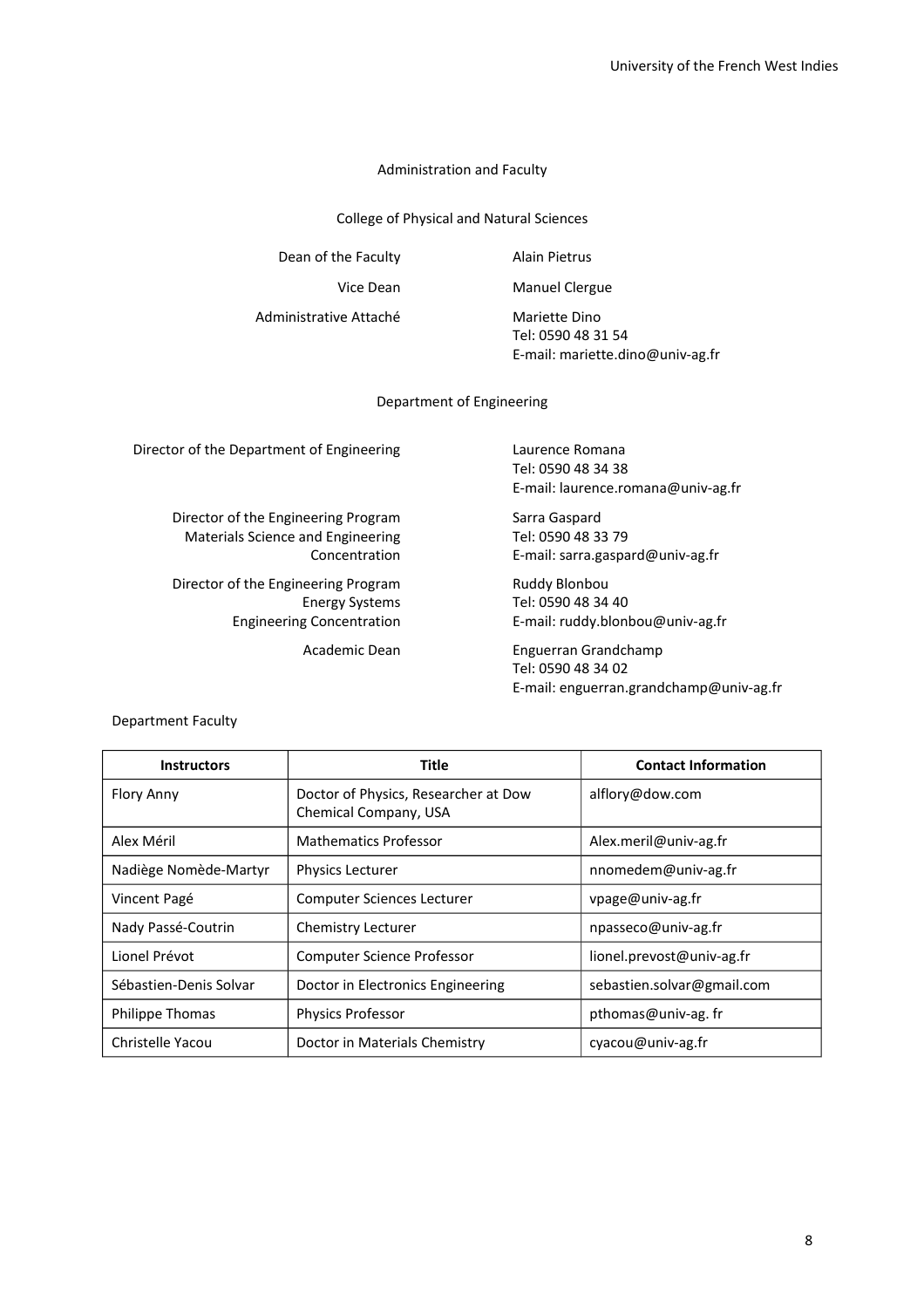### Calendar

### 2015-2016 Academic Calendar

|                               | <b>STUDENT ORIENTATION</b> | 3 September 2015                |
|-------------------------------|----------------------------|---------------------------------|
| 1 <sup>st</sup> Year Students | <b>LIBRARY TOUR</b>        | See DOSIP <sup>4</sup> schedule |
|                               | <b>CLASSES BEGIN</b>       | 7 September 2015                |
| 2 <sup>nd</sup> Year          | <b>STUDENT ORIENTATION</b> | 3 September 2015                |
|                               | <b>CLASSES BEGIN</b>       | 7 September 2015                |
| 3 <sup>rd</sup> Year Students | <b>CLASSES BEGIN</b>       | 1 October 2015                  |

# 2015-2016 Semester Schedule

| 1 <sup>st</sup> Semester |                      | From 7 September 2015 to 18 December 2016 |  |  |  |
|--------------------------|----------------------|-------------------------------------------|--|--|--|
| 2 <sup>nd</sup> Semester |                      | From 3 January 2016 to 31 May 2016        |  |  |  |
| Internship               | $1st$ Year           | 1 June 2016 to 1 July 2016                |  |  |  |
|                          | $2nd$ Year           | 1 June 2016 to 1 August 2016              |  |  |  |
|                          | 3 <sup>rd</sup> Year | 3 January 2016 to 1 June 2016             |  |  |  |

### 2015-2016 Academic Year Vacations and Holidays

 $-$  UA Guadeloupe  $-$  Approved by the Conseil des études et de la vie universitaire (CEVU)<sup>[5](#page-8-1)</sup> of 2 June 2015

| Toussaint                | Friday 30 October to Monday 2 November 2015 (inclusive)        |
|--------------------------|----------------------------------------------------------------|
| Armistice                | Wednesday 11 November 2015                                     |
| Noël                     | Saturday 19 December 2015 to Sunday 3 January 2016 (inclusive) |
| Carnaval                 | Monday 8 February to Wednesday 10 February 2016 (inclusive)    |
| Mi-Carême                | Thursday 3 March 2016                                          |
| Pacques                  | Thursday 24 March to Sunday 3 April 2016 (inclusive)           |
| Fête de travail          | Sunday 1 May 2016                                              |
| Ascension                | Thursday 5 May 2016                                            |
| Victoire 1945            | Sunday 8 May 2016                                              |
| Pentecote                | Monday 16 May 2016                                             |
| Abolition de l'Esclavage | Friday 27 May 2016                                             |

<span id="page-8-0"></span><sup>&</sup>lt;sup>4</sup> Direction de l'Orientation, des Stages et de l'Insertion Professionnelle, Department of student orientation, internships and job placement.

<span id="page-8-1"></span> $^5$  Conseil des études et de la vie universitaire (CEVU), Council of academics and student life, a university committee of faculty, staff and students that regulates certain aspects of university policy.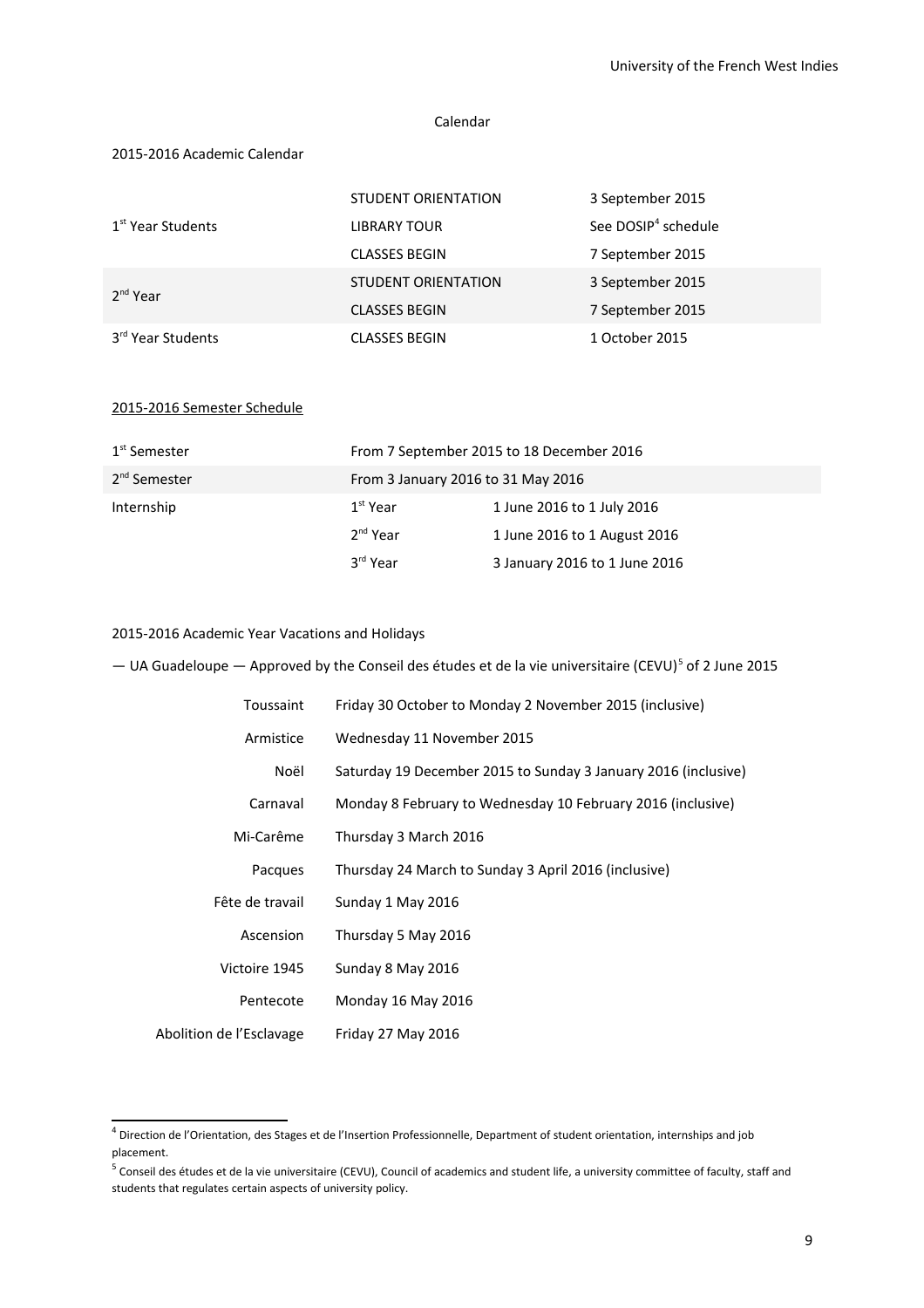### Diplôme Génie Environnement: Spécialité Matériaux [Environmental Engineering Degree: Concentration in Materials Science and Engineering]

The Environmental Engineering Degree with a concentration in Materials Science and Engineering is a 3-year postgraduate degree conferred by the University of the French West Indies (UA). Accredited by the Commission des Titres d'Ingénieurs (CTI) in May 2012 and again in June 2015, the program began in September 2012 as a partnership with École Nationale Supérieure des Ingénieurs en Arts Chimiques Et Technologiques (ENSIACET-INP) in Toulouse; students took classes their first year at ENSIACET and the remaining two years at the Fouillole campus in Guadeloupe. Beginning in September 2015, students can complete the entire degree from Guadeloupe, with the option of exchange with ENSIASET.

#### Purpose

Providing broad knowledge in engineering, the UA Engineering Degree prepares students to become qualified engineers in materials science and engineering, with a heavy focus on sustainable development. The program is centered on issues that affect island environments subject to conditions of tropical climate.

The program also offers targeted learning in innovative business creation. We are at the crossroads of Europe, the Caribbean and the Americas, and understanding the range of economies found in these regions is essential. All students therefore take courses in language, comparative law and economics during the 3-year program.

The Environmental Engineering Degree, with a concentration in Materials Science and Engineering provides graduates with knowledge and training in the design (traditional, new, eco-friendly), recycling, and maintenance of materials. At our latitudes, we experience accelerated degradation of materials as the result of high average temperatures, high levels of humidity and salinity, the presence of micro-organisms and more. It is therefore necessary to use materials suitable for our climate conditions. At the same time, our limited landmass also poses a serious challenge to how we manage waste and to our options for recycling. The program's objective is to train future engineers who are able to manage a product's life cycle, from its design, through its use and maintenance, to its recycling and disposal, while taking into account environmental considerations. Coursework also specifically addresses materials used in construction.

Materials Design Maintenance Recycling: CR2M

http: / / [www.univ-ag.fr/ingenieur](http://www.univ-ag.fr/ingenieur)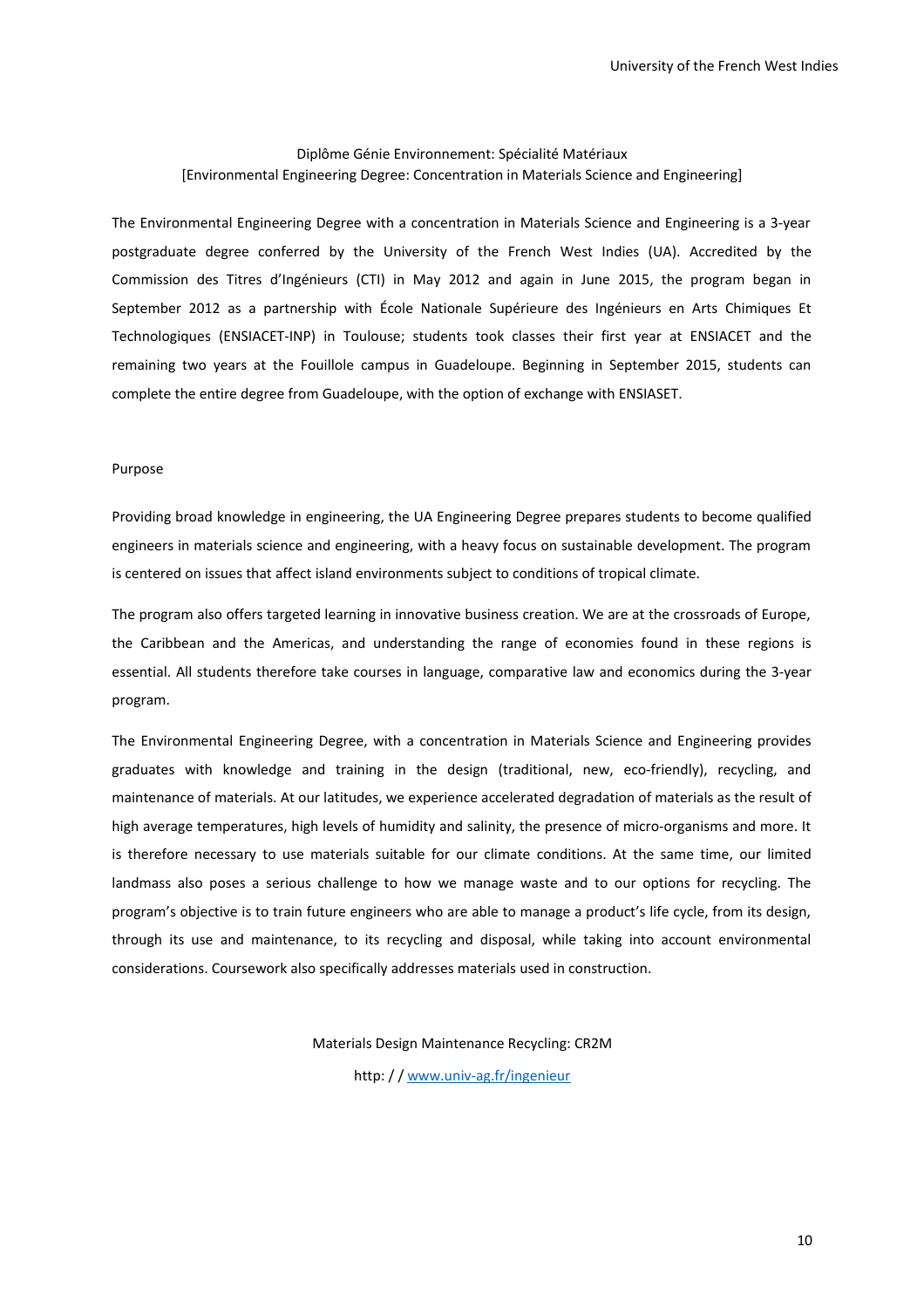

# Knowledge and skills

The principle knowledge and skills can be broken down as follows:

### Field-specific knowledge and skills

- Sustainable development and environmental engineering:
	- Organize and develop resources (raw materials, energy sources, etc.)
	- Manage impact of industrial activities on the environment (manage industrial risk)
	- Have knowledge of environmental legislation at the international, national, and regional levels
	- Innovation and entrepreneurship
		- Reduce the number of steps between innovation and industry
			- Create a company
- International partnerships Europe/Americas (comparative law and economics, culture and civilizations, etc.)

### General knowledge and skills

- Know how to define and implement a scientific and technical process in the context of sustainable development
- Master the use of tools of industrial engineering managing energy sources and raw materials
- Master the engineer's methods and tools
	- Identify and resolve problems
	- Collect and interpret data
	- Use computer tools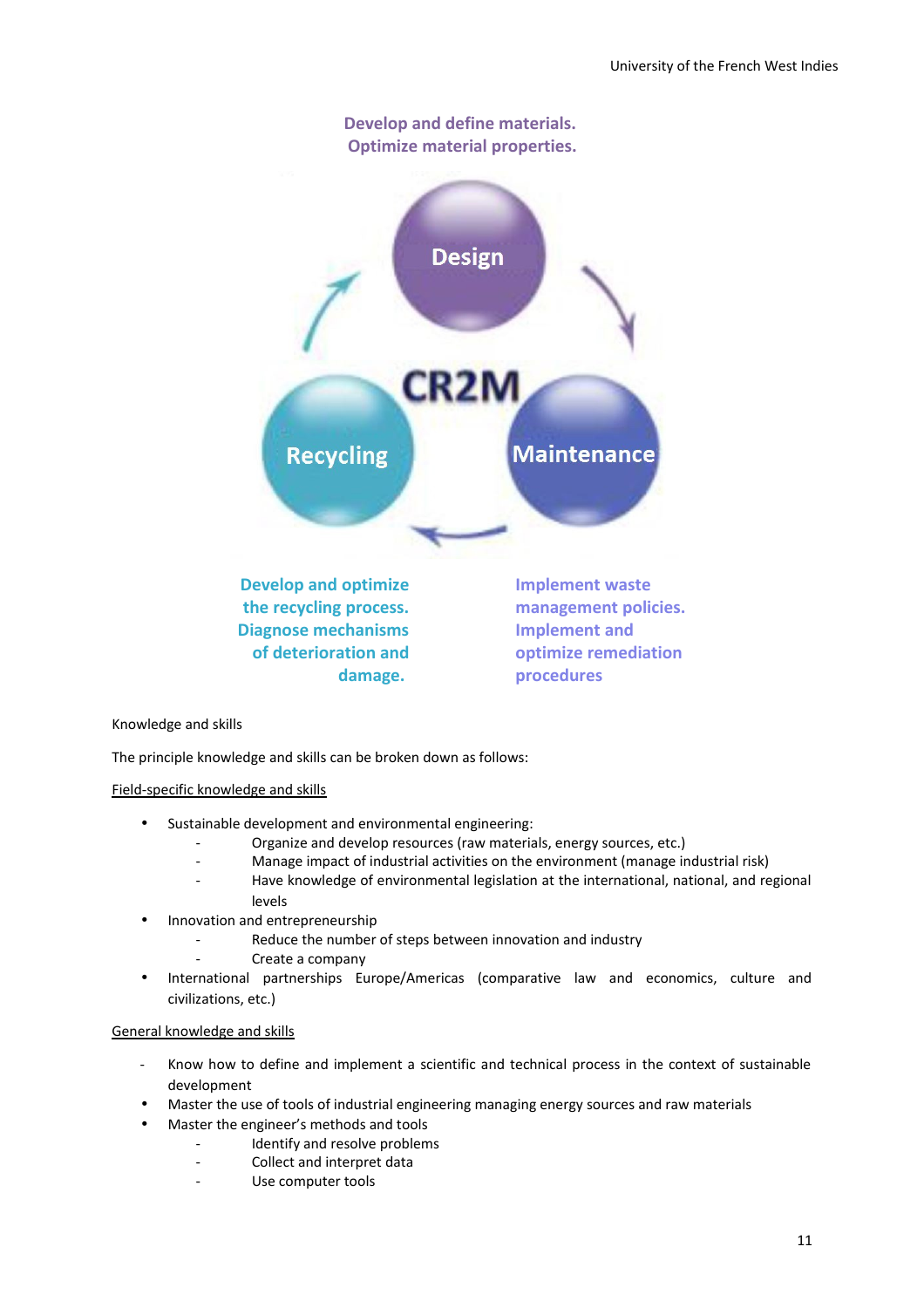- Analyze and design complex systems
- Create a company or become an active member of an organization by drawing upon a solid understanding of the business environment
- Become an active member of an organization, contributing to its growth and development
- Manage environmental problems related to business operation
- Monitor technological developments and technology transfer in order to implement new processes/create innovated companies

# Engineering knowledge and skills:

- Know and master physical/chemical/mechanical properties of materials: polymers, metals, composites, glass.
- Diagnose damage to materials and know how to propose solutions suitable for the domain and environment of use
- Manage waste management projects, including recycling
- Recycle materials with the objective of creating new materials (reuse of waste materials, agromaterials) in the interest of sustainable development
- Help local authorities implement waste management policies
- Streamline energy costs of an industrial process

# Curriculum

The content of six semesters is detailed below



The distribution of hours of instruction in lectures, discussion sections, laboratory, senior design projects, as well as the unit proportions are summarized below.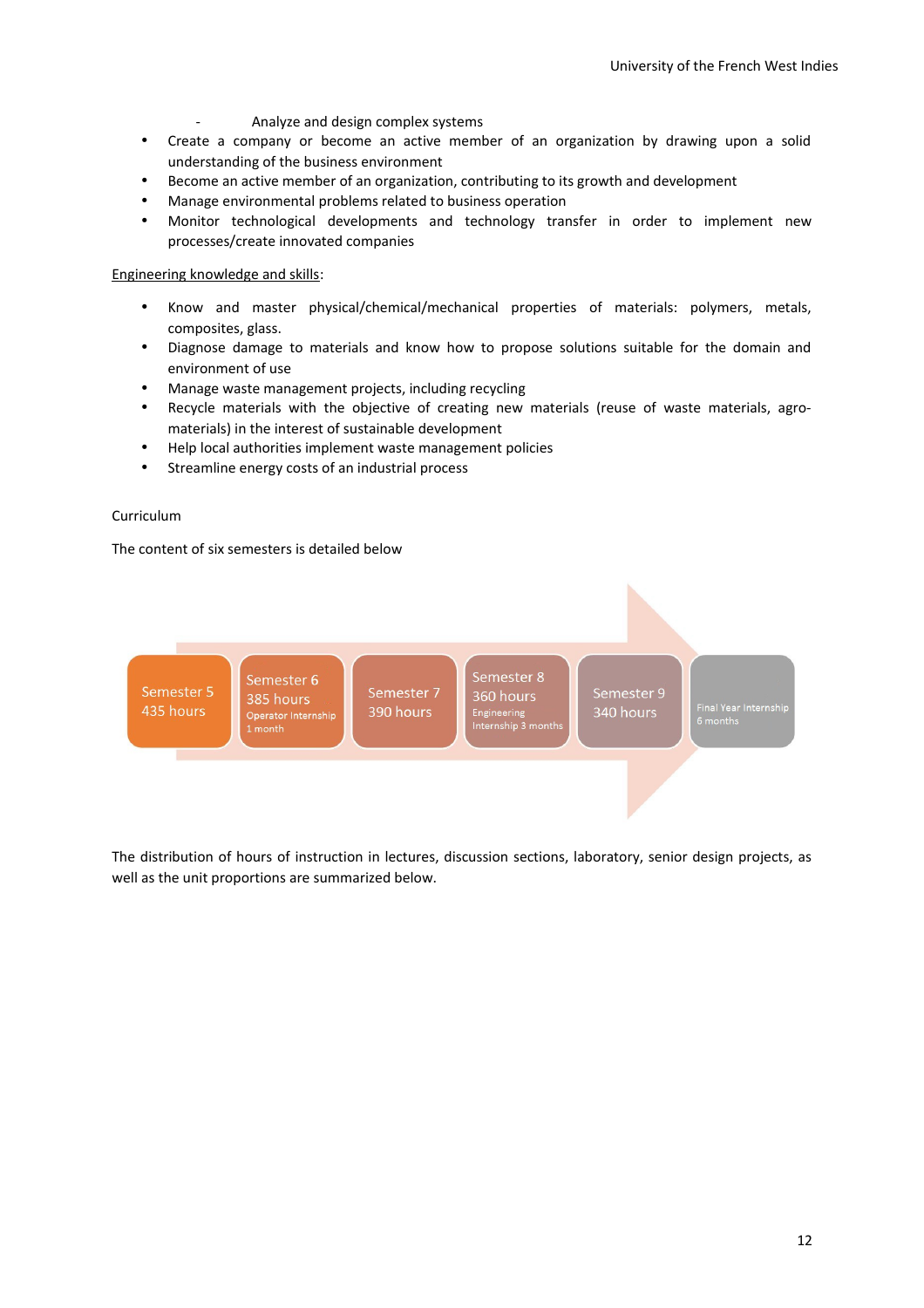## Program Organization



37% Cours magistraux (CM): Lectures 31% Travaux dirigés (TD): Discussion sections 16% Travaux pratiques (TP): Laboratory 16% Bureau d'Étude (BE): Final year project



35%: Sciences and techniques in materials science and engineering 31%: Economics, business administration and management, human resources, social sciences 26%: Basic sciences

8%: Science and tools in sustainable development

The Materials Science and Engineering and the Energy Systems Engineering degrees share the same classes in humanities and social sciences.

Students from both concentrations collaborate on multi-disciplinary projects that are assigned throughout semesters 6, 7 and 8.

### Development of knowledge related to engineering

Beginning from the first year, students discover careers in engineering by meeting industry professionals during numerous mini-forums, seminars, etc.

Physical education is a curricular requirement during the first two years. It helps students gain self-confidence in individual and group contexts.

### "Bureau d'Étude" final year project

Beginning in Semester 7, students learn through hands-on sessions organized in the form of an engineering design firm with guidance from the instructor team. The goals are:

- to encourage learning through problem solving;
- to promote autonomous acquisition of knowledge, to teach students how to use cross-disciplinary textbook case studies provided by the instructor team;
- to develop professional skills relative to reasoning and organization.

### Multi-technological projects

This is a project management course that is conducted each semester starting from Semester 6. Students gain a better understanding in the way in which they learn and organize themselves, providing excellent preparation for a future role as project manager. The goals are:

- to give each student the opportunity to develop individual projects;
- to know how to apply and transfer acquired knowledge (cross disciplinary);
- to develop student autonomy.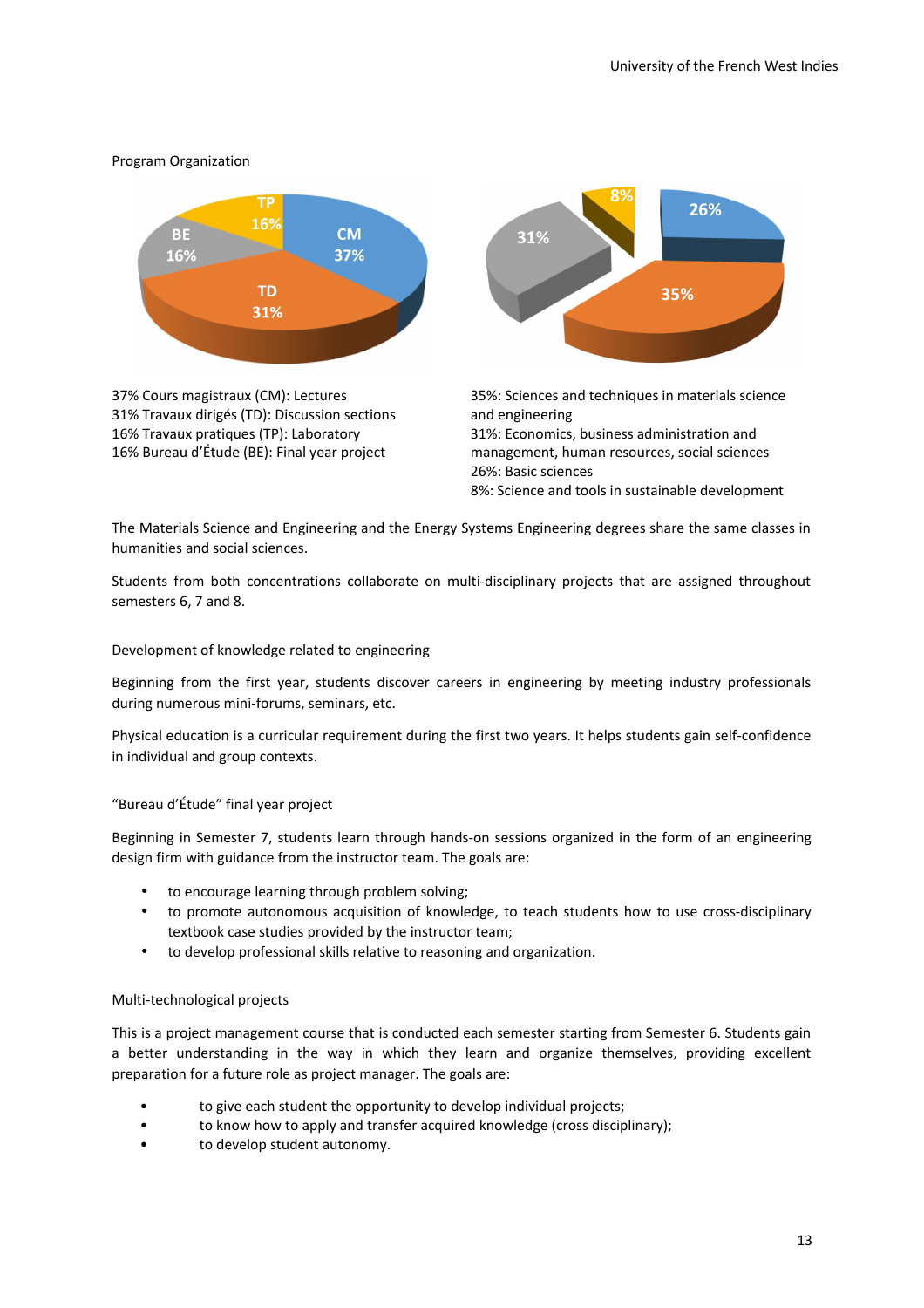# Internships

*First year internships*, so called "operator internships," should provide the student with first-hand knowledge and experience of a company's operations.

Lasting one month, the operator internship must contribute to understanding the company. This internship constitutes the first contact between the engineering student and the company. It should allow the student to understand the company's overall organization and operation, beyond even the intern's given sector.

The *2nd year internship*, or so-called "engineering internship," should provide the student with the opportunity to apply scientific and technical knowledge

Lasting a minimum of 14 weeks within the same company, it constitutes the student's first professional experience. The student must participate in digital or material task related to coursework; typically, the student must contribute to the resolution of a technical problem related to his or her degree concentration.

This internship may take place abroad.

### *Final year project* "Engineer-level Mission" (6 months)

This project is the culmination of the student's work through the 3-year program, giving future graduates the opportunity to demonstrate real-world skills as an engineer. The student will present and pursue a technical or business solution integrating cross-disciplinary aspects of learning. The student must demonstrate solid competence in project management.

This internship may take place abroad.

# *Internship Requirements*

| Internship        | $1^{st}$ Year    | $2^{nd}$ Year                  | $3^{rd}$ Year                  |
|-------------------|------------------|--------------------------------|--------------------------------|
| Duration          | 1 month          | 3 months                       | 6 months                       |
| Written report    | 10 pages         | 30 pages<br>Summary in English | 30 pages<br>Summary in English |
| Oral presentation | $10 \text{ min}$ | 15 min in English              | 20 min in French               |

### Proficiency Passport

Each student has access to a digital dashboard on the UA intranet that lets the student track his/her progress in validating knowledge and skills set out in the degree program.

# International Exchange and Internships

Students may be eligible for the following financial aid to fund an exchange or internship experience abroad:

# *Grants for international student exchange*

Contact: Bureau des relations internationales<sup>[6](#page-13-0)</sup>: brin@univ-ag.fr

# Details on grants:

- The Grant Committee awards grants in October and February.
- The program requires students to study or do an internship abroad for at least 2 months.
- Eligibility: students with financial aid or who are recipients of CROUS annual emergency funding

<span id="page-13-0"></span> $<sup>6</sup>$  Bureau des relations internationals, Office of international relations.</sup>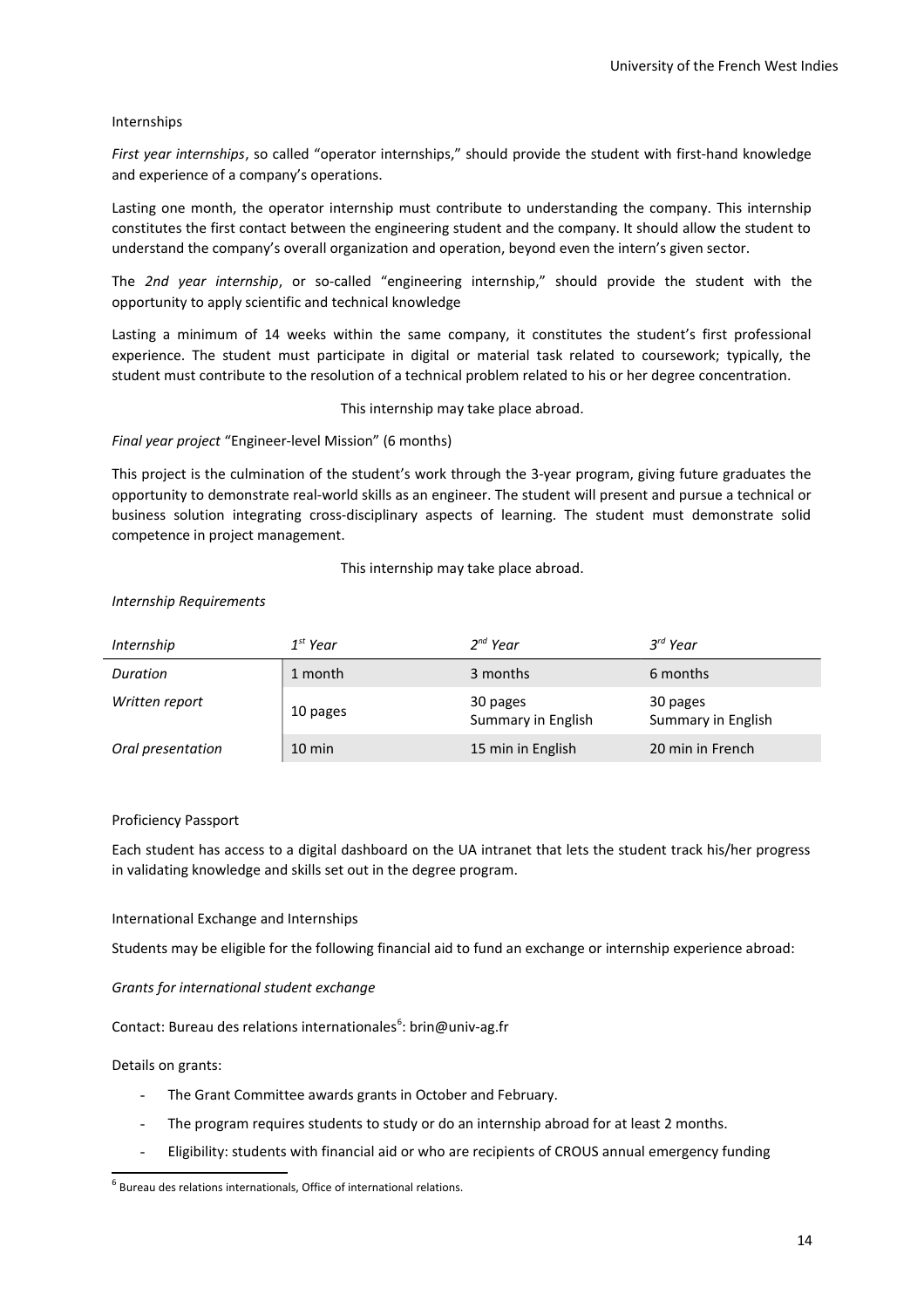- Students must submit the internship agreement with their application.

# *Extra-regional Grant*

Contact: julien.dino@cr-guadeloupe.fr

For more information: http://www.regionguadeloupe.fr/des-aides-des-services/guide-des-aides /detail/actualites/bourse-aide-extra-regionale / categorie /formation-enseignement-jeunesse/

Application documents are available from L'hôtel de Région, avenue Paul Lacavé Petit-Paris 97100 Basse-Terre.

Applications must be received at least three (3) months before the start of the internship. Students must therefore find a host company or laboratory BEFORE submitting their applications.

For more information, please contact Mr. Philippe Thomas, Head of internships at pthomas@univ-ag.fr.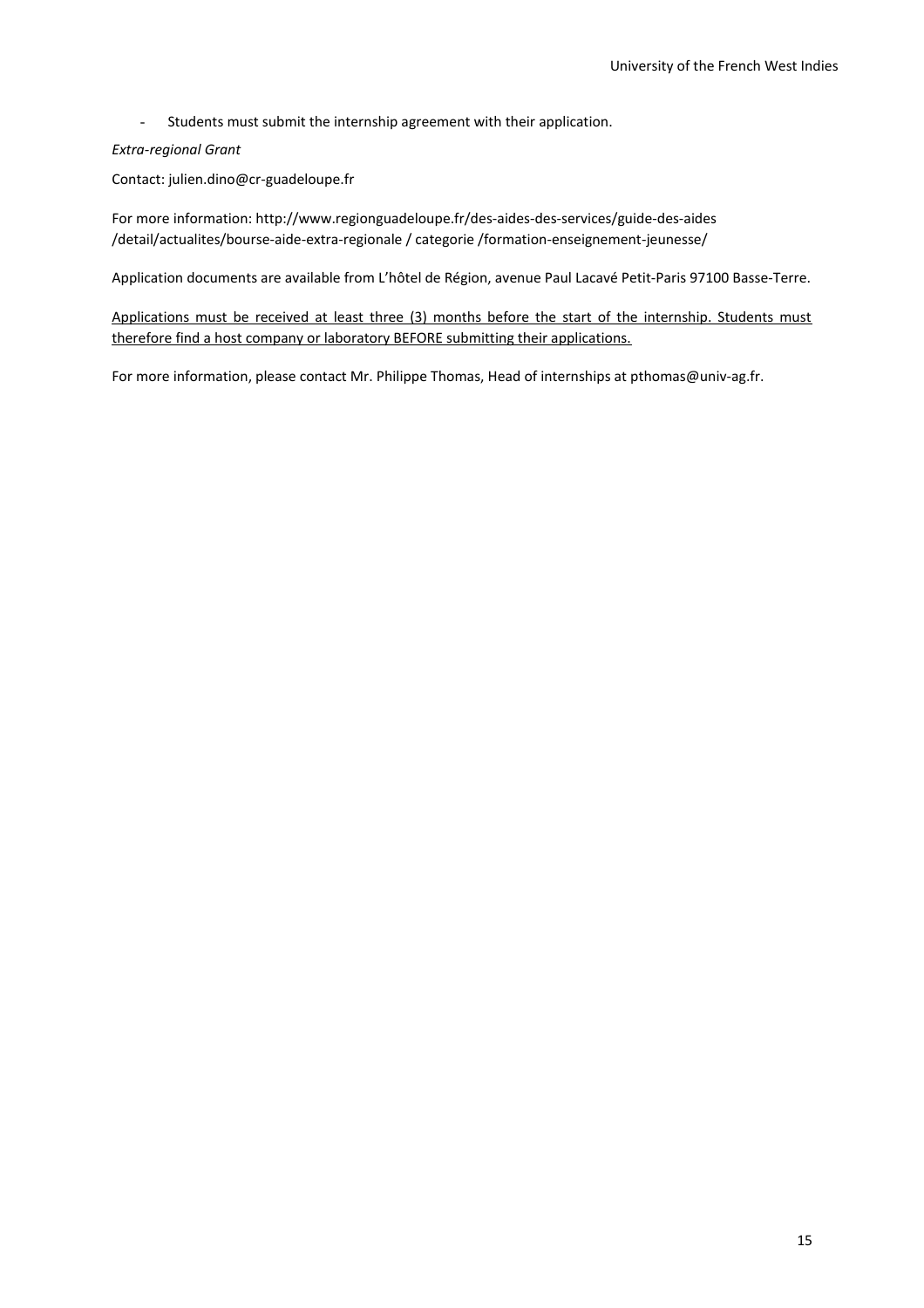# Detailed Syllabus

# *Year 1*

|                     |  | UE UE Course Name                              | EC                                                       |           |                | Number of hours |                   | <b>ECTS</b>    |                |  |
|---------------------|--|------------------------------------------------|----------------------------------------------------------|-----------|----------------|-----------------|-------------------|----------------|----------------|--|
|                     |  |                                                |                                                          | <b>CM</b> | <b>TD</b>      | <b>TP</b>       | <b>BE</b>         | EC             | <b>UE</b>      |  |
|                     |  | UE1 Basic sciences                             | Thermodynamics                                           | 12        | 10             | 8               |                   | $\overline{2}$ |                |  |
|                     |  |                                                | Homogenous kinetics                                      | 7         | $\overline{7}$ | 4               |                   | $\overline{2}$ |                |  |
|                     |  |                                                | Transport phenomena                                      | 8         | 10             | 0               |                   | 1              | 9              |  |
|                     |  |                                                | <b>Balanced equations</b>                                | 7         | $\overline{7}$ |                 |                   | $\mathbf{1}$   |                |  |
|                     |  |                                                | Transformation of matter                                 | 10        | 10             |                 |                   | $\mathbf{1}$   |                |  |
|                     |  |                                                | Introduction to continuum mechanics I                    | 10        | 10             | $\overline{0}$  |                   | 2              |                |  |
|                     |  | UE2 Industrial engineering                     | Industrial chemistry and processes                       | 5         | 5              | 0               |                   | $\mathbf{1}$   |                |  |
|                     |  |                                                | Physics technology                                       |           |                | 30              |                   | $\overline{2}$ | 5              |  |
|                     |  |                                                | Ideal reactors                                           | 8         | 8              |                 |                   | 1              |                |  |
|                     |  |                                                | Separation processes                                     | 7         | $\overline{7}$ | 0               |                   | 1              |                |  |
|                     |  | UE Mathematics and modeling                    | Mathematics                                              | 10        | 10             |                 |                   | $\overline{2}$ |                |  |
| Year 1 - Semester 5 |  |                                                | Algorithm                                                | 10        | 10             |                 |                   | $\mathbf{1}$   |                |  |
|                     |  |                                                | Programming                                              | 10        |                | 10              |                   | 2              | 6              |  |
|                     |  |                                                | Experimental methods                                     | 5         | 5              |                 |                   | $\mathbf{1}$   |                |  |
|                     |  | UE Environmental engineering                   | Challenges in sustainable development and<br>the economy | 13        | 7              |                 |                   | 1              |                |  |
|                     |  |                                                | Geopolitics of resources in the Americas-<br>Caribbean   | 8         |                |                 | $\overline{2}$    | $\mathbf{1}$   | $\overline{2}$ |  |
|                     |  | UE Topics for professional<br>engineers        | Quality, Hygiene, Security, Environment<br>(QSHE)        | 10        | 5              |                 |                   | $\mathbf{1}$   |                |  |
|                     |  |                                                | <b>Business processes</b>                                | 10        |                |                 |                   | 1              |                |  |
|                     |  |                                                | Language I                                               | 15        | 15             |                 |                   | $\mathbf 2$    | 8              |  |
|                     |  |                                                | Language II                                              | 15        | 10             |                 |                   | $\overline{2}$ |                |  |
|                     |  |                                                | Physical education                                       |           |                | 20              |                   | $\mathbf{1}$   |                |  |
|                     |  |                                                | Project                                                  |           |                |                 | 10<br>$\mathbf 1$ |                |                |  |
|                     |  | Classes taught with Energy Systems Engineering |                                                          |           |                |                 |                   |                |                |  |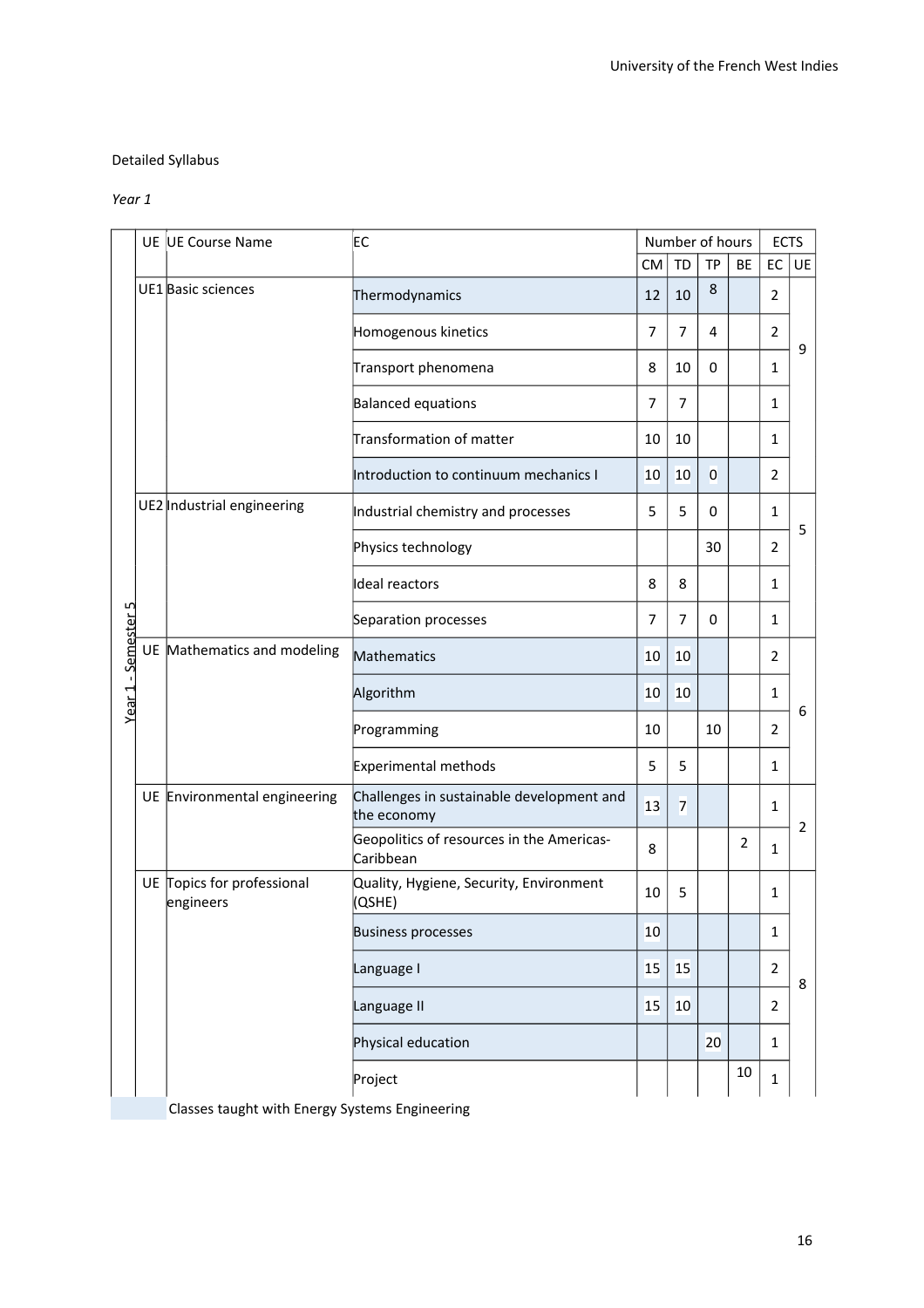|                     |  | UE UE Course Name                                | EC                                                 |        | Number of<br>hours | <b>ECTS</b>  |    |                |    |
|---------------------|--|--------------------------------------------------|----------------------------------------------------|--------|--------------------|--------------|----|----------------|----|
|                     |  |                                                  |                                                    | CM  TD |                    | <b>TP</b>    | BE | EC             | UE |
|                     |  | UE1 Multi-scale modeling in<br>materials science | Quantum physics-chemistry (solid-state<br>physics) | 15     | 15                 |              |    | $\overline{2}$ |    |
|                     |  |                                                  | Continuum mechanics II                             | 10     | 10                 | $\mathbf{0}$ |    | $\overline{2}$ | 8  |
|                     |  |                                                  | Thermodynamics of solids                           | 15     | 15                 | $\Omega$     |    | $\overline{2}$ |    |
|                     |  |                                                  | Materials science and engineering                  | 15     | 15                 | 0            |    | $\overline{2}$ |    |
|                     |  | UE2 Engineering sciences                         | Crystallography                                    | 10     | 10                 | 0            |    | 1              |    |
|                     |  |                                                  | Analytical chemistry                               | 7      | 8                  |              |    | 1              |    |
|                     |  |                                                  | Electrochemistry                                   | 5      | 5                  |              |    | $\mathbf{1}$   | 5  |
|                     |  |                                                  | Organic chemistry/Polymers                         | 15     | 15                 |              |    | 1              |    |
| Year 1 - Semester 6 |  |                                                  | Probability and statistics                         | 10     | 10                 |              |    | $\mathbf{1}$   |    |
|                     |  | UE Travaux Pratiques [discussion<br>sections]    |                                                    |        |                    | 50           |    | 5              | 5  |
|                     |  | UE Topics for professional<br>engineers          | Topics in engineering careers / seminars           | 20     |                    |              |    | 1              |    |
|                     |  |                                                  | Business management and industrial ecology         | 15     | 10                 |              |    | 2              |    |
|                     |  |                                                  | Languages I                                        | 15     | 15                 |              |    | $\overline{2}$ | 9  |
|                     |  |                                                  | Languages II                                       | 15     | 10                 |              |    | $\overline{2}$ |    |
|                     |  |                                                  | Physical education                                 |        |                    | 20           |    | $\mathbf{1}$   |    |
|                     |  |                                                  | Project management                                 |        | 10                 |              |    | $\mathbf{1}$   |    |
|                     |  | UE Internship                                    |                                                    |        |                    |              |    | 3              | 3  |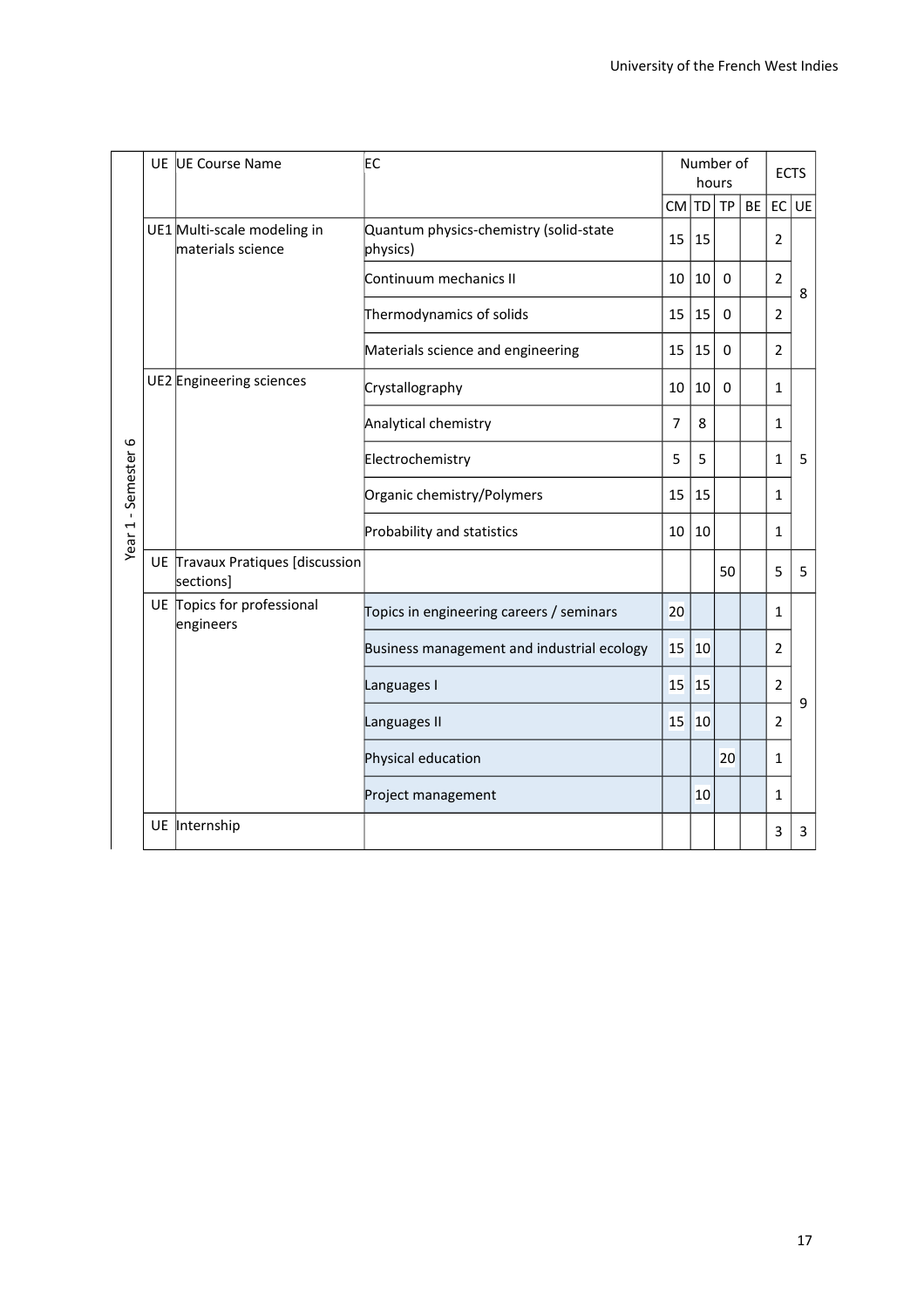# *Year 2*

|                      |  | UE UE Course Name                          | EC                                                                     |    | Number of<br>hours |           |           | <b>ECTS</b>     |                |
|----------------------|--|--------------------------------------------|------------------------------------------------------------------------|----|--------------------|-----------|-----------|-----------------|----------------|
|                      |  |                                            |                                                                        | CM | <b>TD</b>          | <b>TP</b> | <b>BE</b> | EC <sup>1</sup> | UE             |
|                      |  | UE Structures and materials                | Resistance of materials                                                | 10 | 5                  |           | 5         | $\mathbf{1}$    |                |
|                      |  |                                            | Structure                                                              | 10 |                    |           | 10        |                 | $\overline{7}$ |
|                      |  |                                            | Mechanics of materials                                                 | 8  | 12                 | 5         |           |                 |                |
|                      |  |                                            | Applied mathematics                                                    | 14 | 6                  | 15        |           |                 |                |
|                      |  | UE Physical/chemical analysis              | Characterization techniques                                            | 9  | 10                 | 6         |           | $\overline{2}$  |                |
|                      |  |                                            | Structure-property relationships                                       | 10 | $\overline{7}$     |           | 3         | $\mathbf{1}$    | 5              |
|                      |  |                                            | Polymers                                                               | 9  | 10                 | 6         |           | $\overline{2}$  |                |
|                      |  | UE Environmental engineering               | Environmental management                                               | 10 |                    |           | 10        | $\mathbf{1}$    | 4              |
| Année 2 - Semestre 7 |  |                                            | Microstructure phase transformation                                    | 10 | 10                 |           | 5         | $\overline{2}$  |                |
|                      |  |                                            | Non-destructive testing                                                | 6  | 9                  |           |           | 1               |                |
|                      |  | Travaux Pratiques [discussion<br>sections] |                                                                        |    |                    | 65        |           | 6               | 6              |
|                      |  | UE Topics for professional<br>engineers    | Culture and civilizations of Europe, the<br>Caribbean and the Americas | 20 |                    |           |           | $\mathbf{1}$    |                |
|                      |  |                                            | Physical education                                                     |    | 15                 |           | 5         | $\overline{2}$  |                |
|                      |  |                                            | Languages I                                                            | 10 | 15                 |           | 5         | $\overline{2}$  | 8              |
|                      |  |                                            | Languages II                                                           | 10 | 10                 |           | 5         | $\overline{2}$  |                |
|                      |  |                                            | Multi-technological project                                            |    |                    |           | 10        | $\mathbf{1}$    |                |

Classes taught with Energy Systems Engineering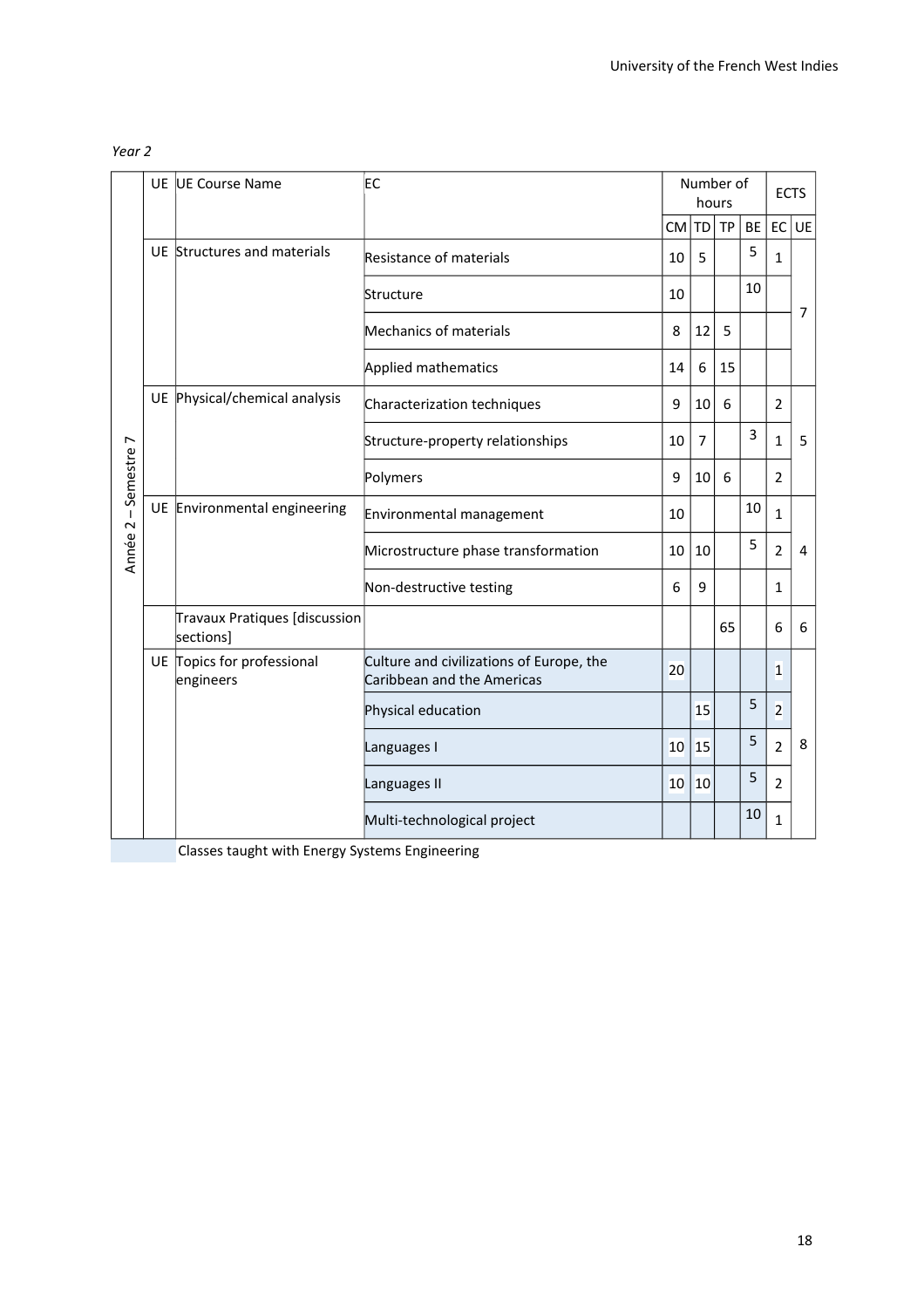|                     |    | UE UE Course Name                                 | EC                                                          | Number of | <b>ECTS</b> |           |    |                |                |
|---------------------|----|---------------------------------------------------|-------------------------------------------------------------|-----------|-------------|-----------|----|----------------|----------------|
|                     |    |                                                   |                                                             | CM TD     |             | <b>TP</b> | BE | EC             | UE             |
|                     |    | UE Surfaces and interfaces                        | Physics and chemistry of surfaces                           | 5         | 5           |           |    | 1              |                |
|                     |    |                                                   | Damage mechanisms                                           | 10        | 10          |           | 5  | 1              | 4              |
|                     |    |                                                   | Corrosion                                                   | 10        | 15          |           |    | $\overline{2}$ |                |
|                     |    | UE Engineering sciences                           | Databases                                                   | 5         |             |           | 5  | 0.5            |                |
|                     |    |                                                   | Measurement chains, sensors and multi-<br>materials         | 5         | 5           |           | 5  | 0.5            |                |
|                     |    |                                                   | Composite materials and multimaterials                      | 12        | 13          |           |    | $\mathbf{1}$   | 4              |
|                     |    |                                                   | Development and formation of metal and<br>ceramic materials | 10        | 5           |           |    | 1              |                |
|                     |    |                                                   | Structural mechanics                                        | 15        | 5           |           | 5  | $\mathbf{1}$   |                |
| Year 2 - Semester 8 |    | UE Environmental engineering                      | Microbiology                                                | 6         |             | 4         |    | 1              |                |
|                     |    |                                                   | Agro-materials                                              | 20        | 5           |           |    | $\overline{2}$ |                |
|                     |    |                                                   | Weather & climate change                                    | 5         | 5           |           |    | 1              | 5              |
|                     |    |                                                   | Carbon accounting and Life Cycle Assessment<br>(LCA)        | 5         | 5           |           | 10 | $\mathbf{1}$   |                |
|                     |    | <b>Travaux Pratiques [discussion</b><br>sections] |                                                             |           |             | 65        |    | 4              | 4              |
|                     | UE |                                                   | Legal environment in the Caribbean/Americas                 | 10        | 5           |           |    | $\mathbf{1}$   |                |
|                     |    |                                                   | Languages I                                                 | 10        | 15          |           | 5  | $\overline{2}$ |                |
|                     |    |                                                   | Languages II                                                | 10        | 10          |           | 5  | 2              | 6              |
|                     |    |                                                   | Physical education                                          |           |             | 20        |    | $\mathbf{1}$   |                |
|                     |    | Practical applications                            | Multi-technological projects / seminars                     |           |             |           | 20 | $\overline{2}$ | $\overline{7}$ |
|                     |    |                                                   | Engineering internship                                      |           |             |           |    | 5              |                |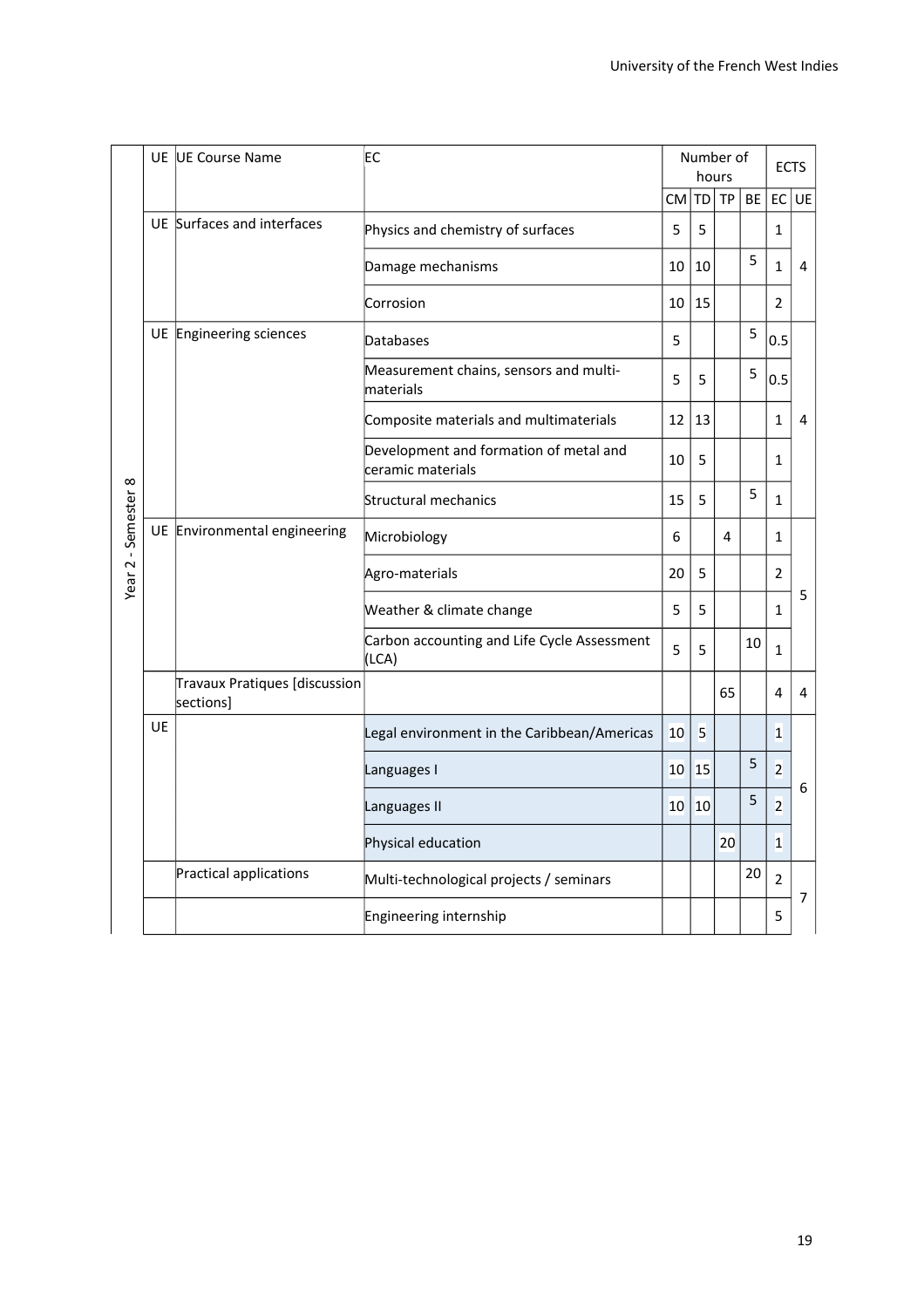| . .<br>×<br>×<br>۰, | w<br>۰, |
|---------------------|---------|
|---------------------|---------|

|                     |           | UE UE Course Name                                 | EC                                                               |                | Number of<br>hours | <b>ECTS</b> |    |                |                |
|---------------------|-----------|---------------------------------------------------|------------------------------------------------------------------|----------------|--------------------|-------------|----|----------------|----------------|
|                     |           |                                                   |                                                                  | CM  TD   TP    |                    |             | BE | EC             | UE             |
|                     | UE        |                                                   | Marine atmospheric environment - Ecosystem                       | 10             |                    |             |    | 1              |                |
|                     |           |                                                   | Marine atmospheric corrosion - Biocorrosion -<br>Bioprotection   | 5              | 5                  | 5           | 10 | $\overline{2}$ |                |
|                     |           | Tropical environment                              | Polymer degradation                                              | 10             | 10                 | 5           |    | $\mathbf{1}$   | 6              |
|                     |           |                                                   | Natural risks                                                    | 5              |                    |             | 5  | 1              |                |
|                     |           |                                                   | Materials innovation                                             | 5              |                    |             | 5  | 1              |                |
|                     | UE        |                                                   | Modeling assemblies (earthquake resistance)                      |                |                    | 10          |    | 1              | $\overline{2}$ |
|                     |           | Modeling                                          | Structure optimization                                           |                |                    | 10          |    | 1              |                |
|                     |           | <b>Travaux Pratiques [discussion</b><br>sections] |                                                                  |                |                    | 20          |    | $\overline{2}$ | 2              |
|                     |           |                                                   | Waste recycling and management                                   | 8              | $\overline{2}$     |             | 15 | $\overline{2}$ |                |
| -Semester 9         |           |                                                   | Digital manufacturing recycling and<br>biomaterials              | 5              |                    |             | 5  | $\mathbf{1}$   | 6              |
| $\tilde{ }$<br>Year |           | Environmental engineering                         | <b>Building materials</b>                                        | 10             |                    |             | 10 | $\overline{2}$ |                |
|                     |           |                                                   | Physics of residential construction<br>(Environmental standards) | 5              |                    |             | 5  | 1              |                |
|                     |           |                                                   | Technology and economic intelligence                             | 20             |                    |             |    | $\overline{2}$ |                |
|                     | <b>UE</b> | Innovation and<br>entrepreneurship                | Intellectual property rights                                     | 12             | 8                  |             |    | $\overline{2}$ | 6              |
|                     |           |                                                   | Company start-up and market studies                              |                |                    |             |    | 2              |                |
|                     | UE        | Topics for professional<br>engineers              | Job-seeking techniques                                           | 5              |                    |             | 5  | 1              |                |
|                     |           |                                                   | Change and conflict management                                   | 5              |                    |             | 10 | 1              |                |
|                     |           |                                                   | Human resources management and labor law                         | $\overline{7}$ | 6                  |             | 7  | $\mathbf{1}$   | 8              |
|                     |           |                                                   | Financial and accounting management                              | 10             | 10                 |             |    | 1              |                |
|                     |           |                                                   | Languages I                                                      | 5              | 12                 |             | 13 | $\overline{2}$ |                |
|                     |           |                                                   | Languages II                                                     | 5              | 12                 |             | 8  | $\overline{2}$ |                |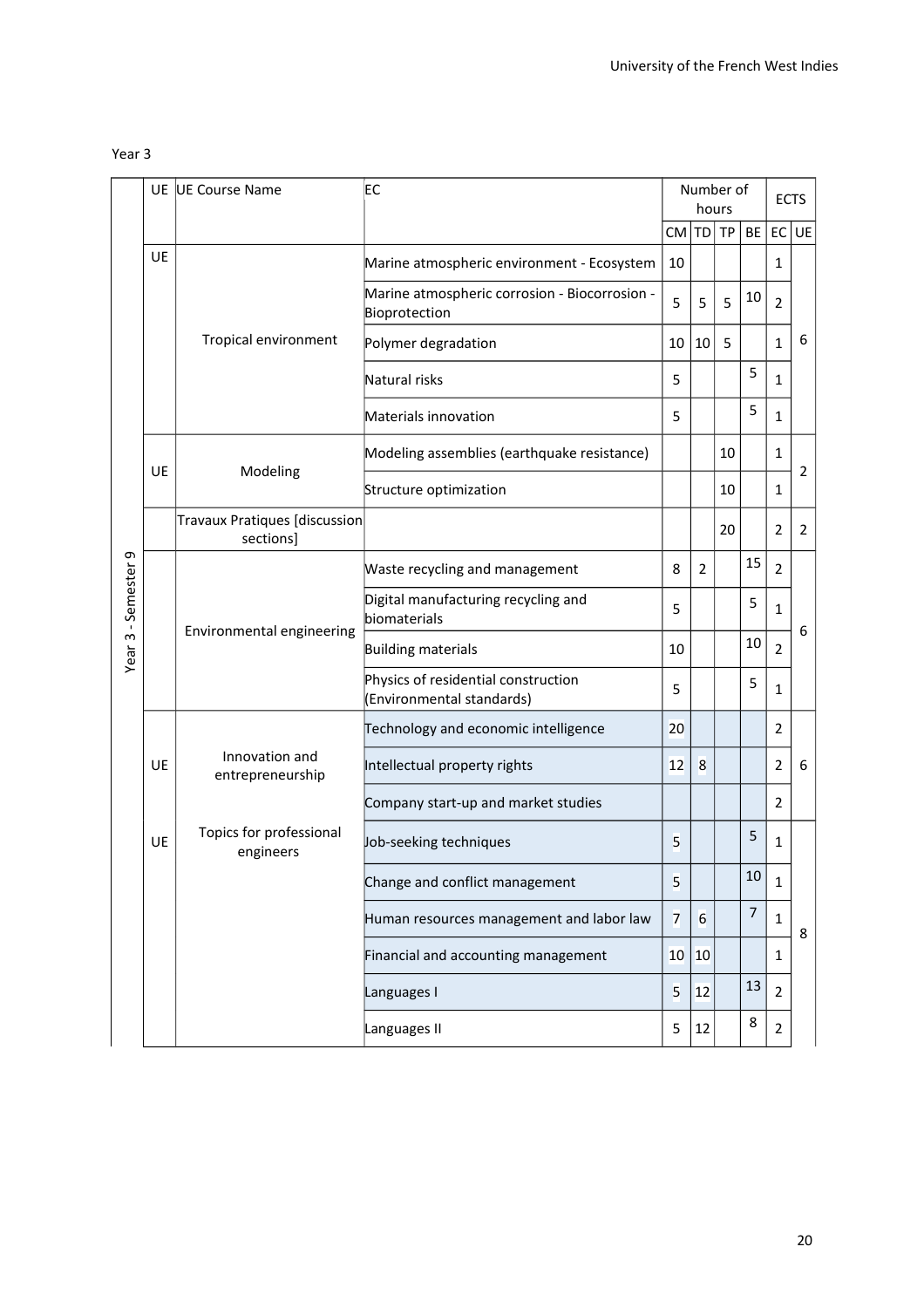# Prospective Careers

- Research and Development Engineer (design, development, innovation, sustainable development)
- Engineering Consultant (advisory, expertise)
- Production Engineer (production site management, coordination of deposit exploitation and production)
- Maintenance Engineer (creation of quality indicators, reliability tools, definition of maintenance procedures)
- Entrepreneur

# Program Location

Students register at the University of the French West Indies (UA). The 3-year program takes places at the College of Physical and Natural Sciences on the Fouillole Campus in Guadeloupe.

During the program, engineering students have the opportunity complete a semester at another university or engineering school, either in France or abroad. The student's choice of program must be approved by the Engineering Department, which verifies academic equivalency and suitability of coursework. **Students prepare their student exchange or study abroad experience one year before their expected departure.**

# Prospective Students

Admission to the engineering program is by application only. Approximately 20 students will be admitted to an incoming class.

# *Profile of applicants entering as first-year students*

- Students in French "classes prépas"[7](#page-20-0)
- Students who hold a Diplôme universitaire de technologie (DUT) in subjects such as electrical engineering and industrial data processing, measurement, etc., or a Brevet de Technicien Supérieur (BTS) in electronic engineering, or a Licence in physics, engineering sciences, electronics and electric energy and automation, and others
- Students who have successfully validated their second year of Licence in physics, engineering sciences, electronics and electric energy and automation
- Non-French students holding a Bachelor of Sciences

# *Profile of applicants entering as second-year students*

- Admissions by application only. Applicants must hold a Master 1 degree, or equivalent degree.

<span id="page-20-0"></span><sup>&</sup>lt;sup>7</sup> French Classe préparatoire aux grandes écoles (CPGE), 2-year undergraduate program geared specifically towards admission into topranked graduate schools.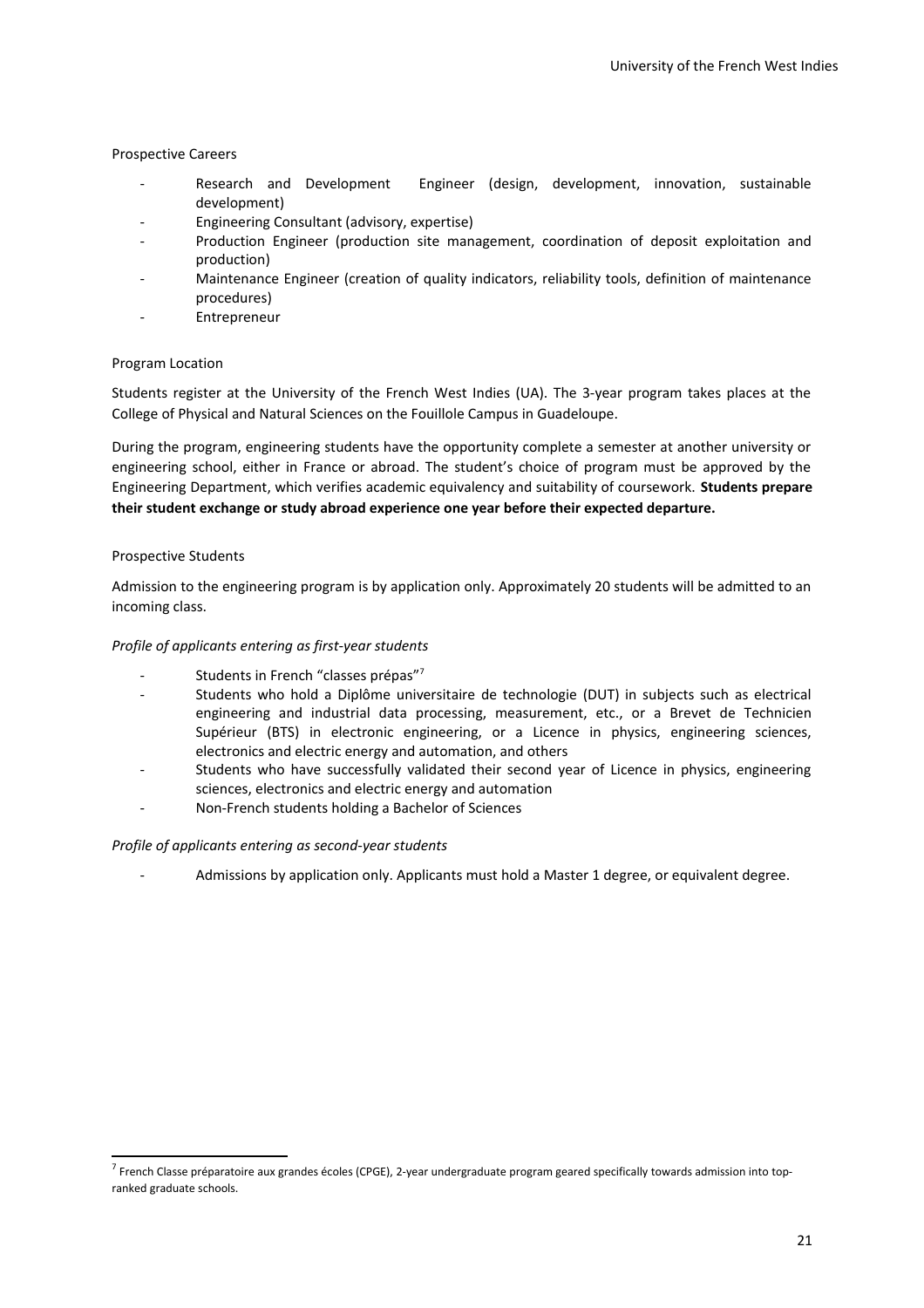# Applications for the 2015-2016 Academic Year

Application documents (French only) are available from the University of French West Indies (UA) website:

[http://www.univ-ag.fr/fr/inscriptions 2014 2015/inscriptions 2014 2015.html](http://www.univ-ag.fr/fr/inscriptions%202014%202015/inscriptions%202014%202015.html)

# Applications *must be received before 26 June 2015* at the following address:

Service de Scolarité Mme Colette Legrand UFR Sciences Exactes et Naturelles BP 592 97 157 Pointe à Pitre Cedex Guadeloupe (France)

and/or by e-mail

sarra.gaspard@univ-ag.fr

laurence.romana@univ-ag.fr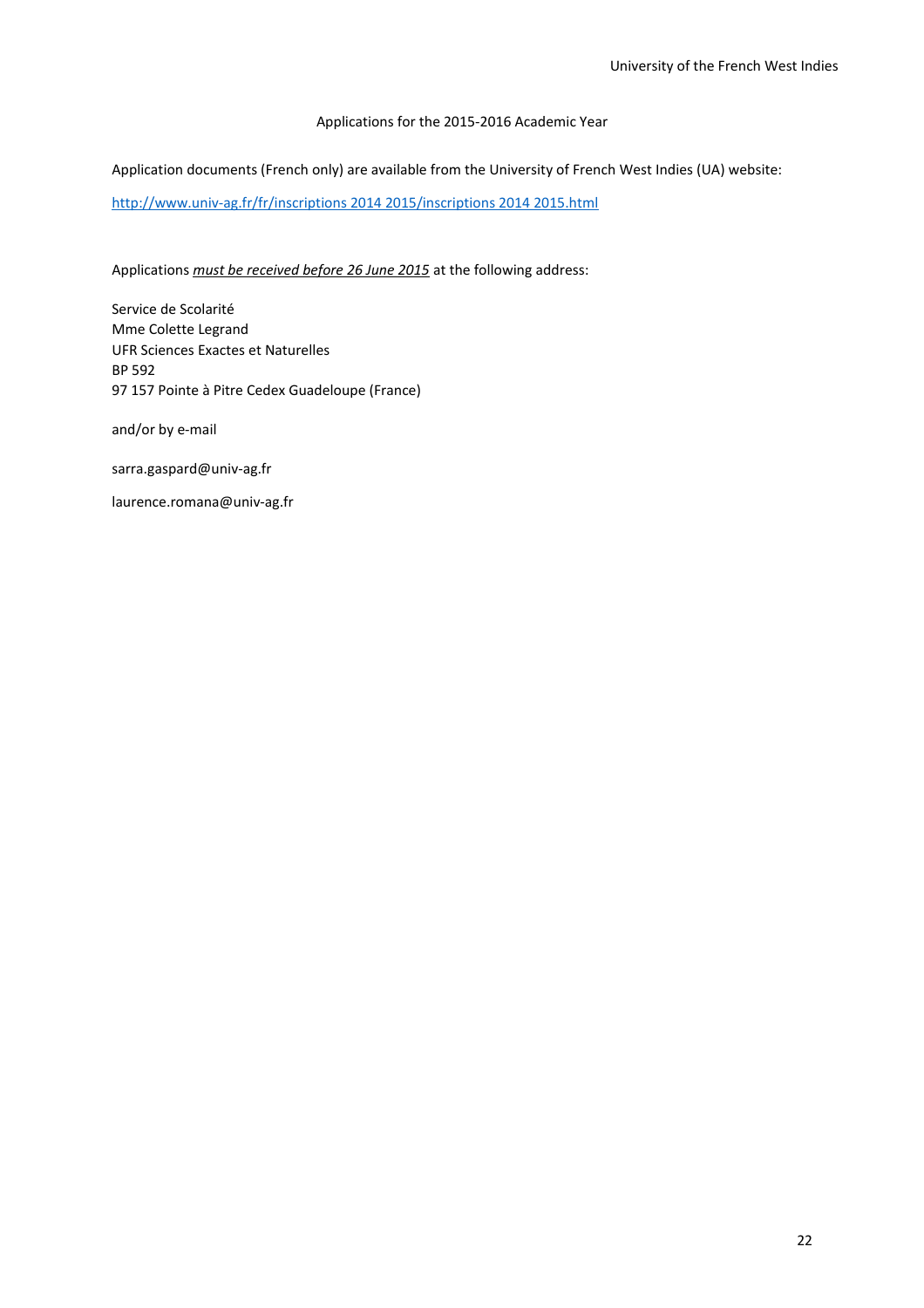# ACADEMIC RULES AND REGULATIONS FOR GRADING AND EVALUATION for Engineering Degrees

These academic rules and regulations for grading and evaluation are governed by national regulations defined by the following statutory legislation:

- Decree #2002-481 of 8 April 2002 relative to university degrees and national diplomas;
- Decree #2002-482 of 8 April 2002 implementing the creation of a European higher education area to the French higher education system;
- Order of 26 August 2008 amending the order of 23 April 2002 relative to the Licence;
- Order of 1 August 2011 relative to the Licence générale;
- Order of 25 April 2002 relative to university studies leading to the Master's degree;
- Order of 25 February 2013 establishing the list of institutions authorized to confer the title of "Ingénieur diplômé"

Note: The "licence professionnel" degree comes under the Order of 19 November 1999 (MENS9902515A) and is subject to specific regulations.

# Admissions

Applicants may be admitted to the program in one of two ways:

- For French students: Admissions by application. Applicants who wish to enroll into the program's first year must hold a French Licence, BTS, or DUT degree, or applicants must be enrolled in French Classe préparatoire aux grandes écoles (CPGE). Applicants who wish to enroll into the program's second year must hold a Master 1 degree.
	- For non-French students: Admissions decided by an Admission Panel, for enrollment into the program's first or second year, as prescribed by international agreements.

Enrollment is limited. The number of applicants admitted per concentration and per admissions method is decided by the Director of the Department of Engineering based on proposals from the Director of each concentration program and the Academic Dean. This decision is made before application opens to prospective students.

Admission Panels are formed each year to evaluate applications. There is a two-step selection process: Applications are reviewed, and then applicants are interviewed. Once interviews are complete, the Admissions Panel makes a decision and notifies applicants of its decision by email.

### Annual Registration

Students must register at the beginning of each year. However, in specific circumstances, registration may be delayed by the Academic Dean for a period not to exceed one month from the start of classes.

### Student Exchange and Study Abroad

### Student Exchange in France and Study Abroad

Students have the opportunity during their three years to complete one or two semester(s) at another university or engineering school, either in France or abroad. The student's choice of program must be approved by the Engineering Department, which verifies academic equivalency and suitability of coursework.

Students in exchange or studying abroad must be registered at the University of the French West Indies before their departure.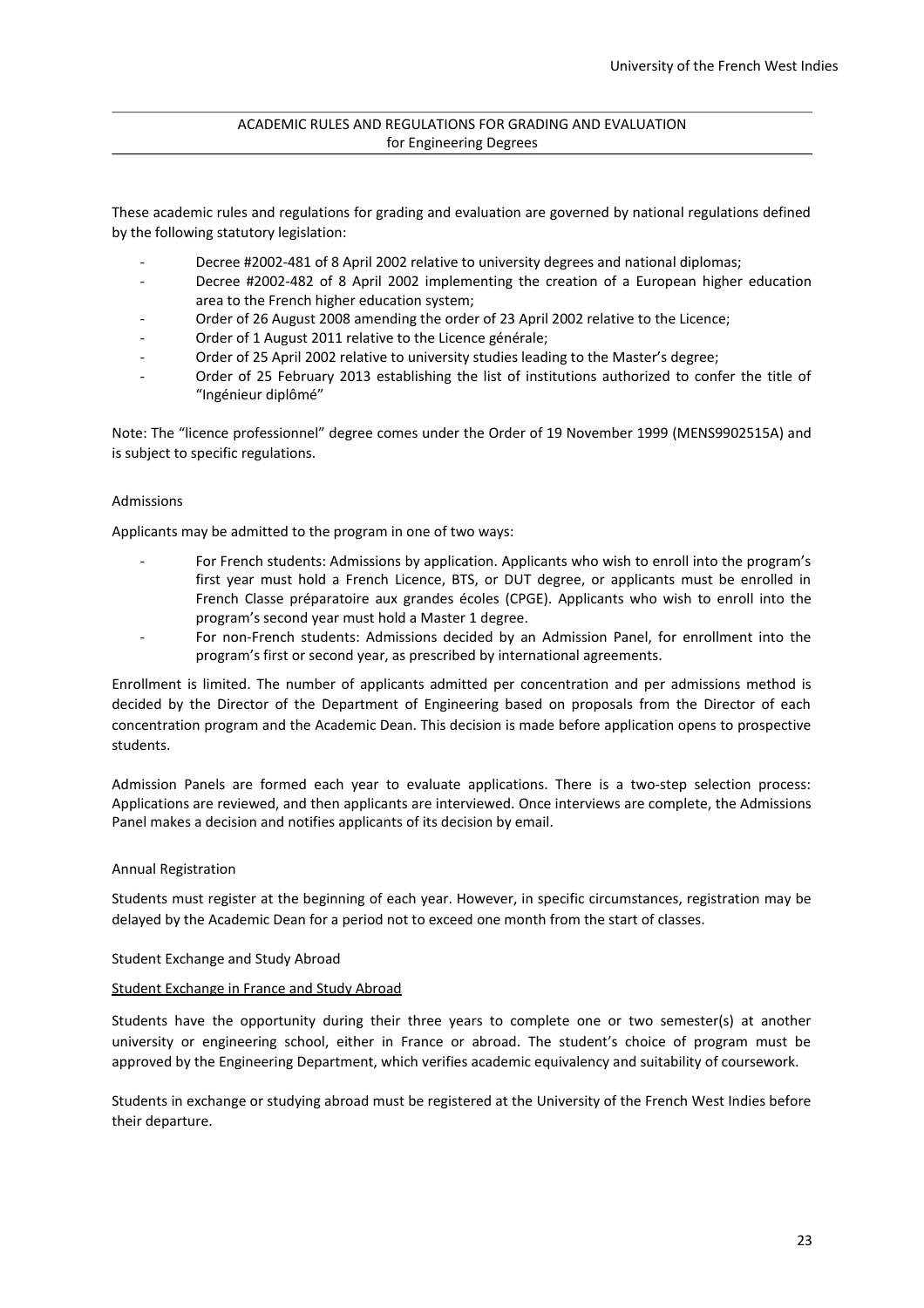# Study or Internship Abroad Requirement

Students must spend at least three months abroad either as a student or as an intern before graduating. If the student has accumulated significant experience abroad before entering the engineering program, this experience may count towards the requirement. Students must request validation from the Academic Dean. Non-French students are not subject to this requirement.

# Program Organization

The Engineering Degree is organized into 6 semesters of 30 credits (ECTS) each, over three years (I1, I2, I3).

The period of study may be extended up to two semesters, at the discretion of the Semester Panel.

Each academic year is divided into two semesters. Each semester includes several unité d'enseignement (UE) [education units] that may be broken down into éléments constitutifs (EC) [individual components].

The Engineering Degree includes a total value of 180 ECTS.

Each UE is assigned a coefficient. The credit value scale is identical to that of coefficients.

The number, period, type and duration of examinations, the coefficient, the ECTS of ECs and UEs are provided in the summary tables for each degree and each semester.

The Engineering Department must inform students of grading and evaluation policy by posting grading and evaluation details in the designated information board no later than one month after the start of classes.

### English Language Requirement

All UA engineering students must graduate with a minimum level of proficiency in English. Students must have at least a B2 level in English, as defined by the Common European Framework of Reference for Languages (CEFR). Student language proficiency must be certified by a recognized external test (e.g. 785 for TOEIC corresponding to the B2 level required by the Commission des Titres d'Ingénieurs (CTI).

A TOEIC test session is organized at the UA each year by the Engineering Department with the Language Department. The test is open to engineering students in their second or third year of the program. The first test registration is paid for by the Engineering Department. Engineering students bear the costs for any subsequent tests.

### Internship Year

Between the second and third year, students may complete an internship either at a company or laboratory, depending on the student's academic and professional goals. A detailed request in writing is submitted to the Director of the Engineering Department. The engineering student is informed of the Director's decision in writing, with the director's seal. Under these conditions, the engineering student is considered to be registered at the UA and the UA will provide the student with a convention de stage [internship agreement].

### Required Approvals for Student Exchange and Study Abroad

Students who wish to study abroad during one or two semester must present a detailed list of classes that he/she will take at the host institution. The list must include the corresponding ECTS (after conversion, if necessary). This document must be signed by the International Relations representative, the Director of the Engineering Department, the Academic Dean and the engineering student before his/her departure. This document, called the learning agreement, is a contract. It requires the student to obtain 30 ECTS credits among those mentioned in the list in order for the corresponding semester to be validated by the Semester Panel at the end of the year. However, the student may, for reasons beyond his/her control (e.g., incompatible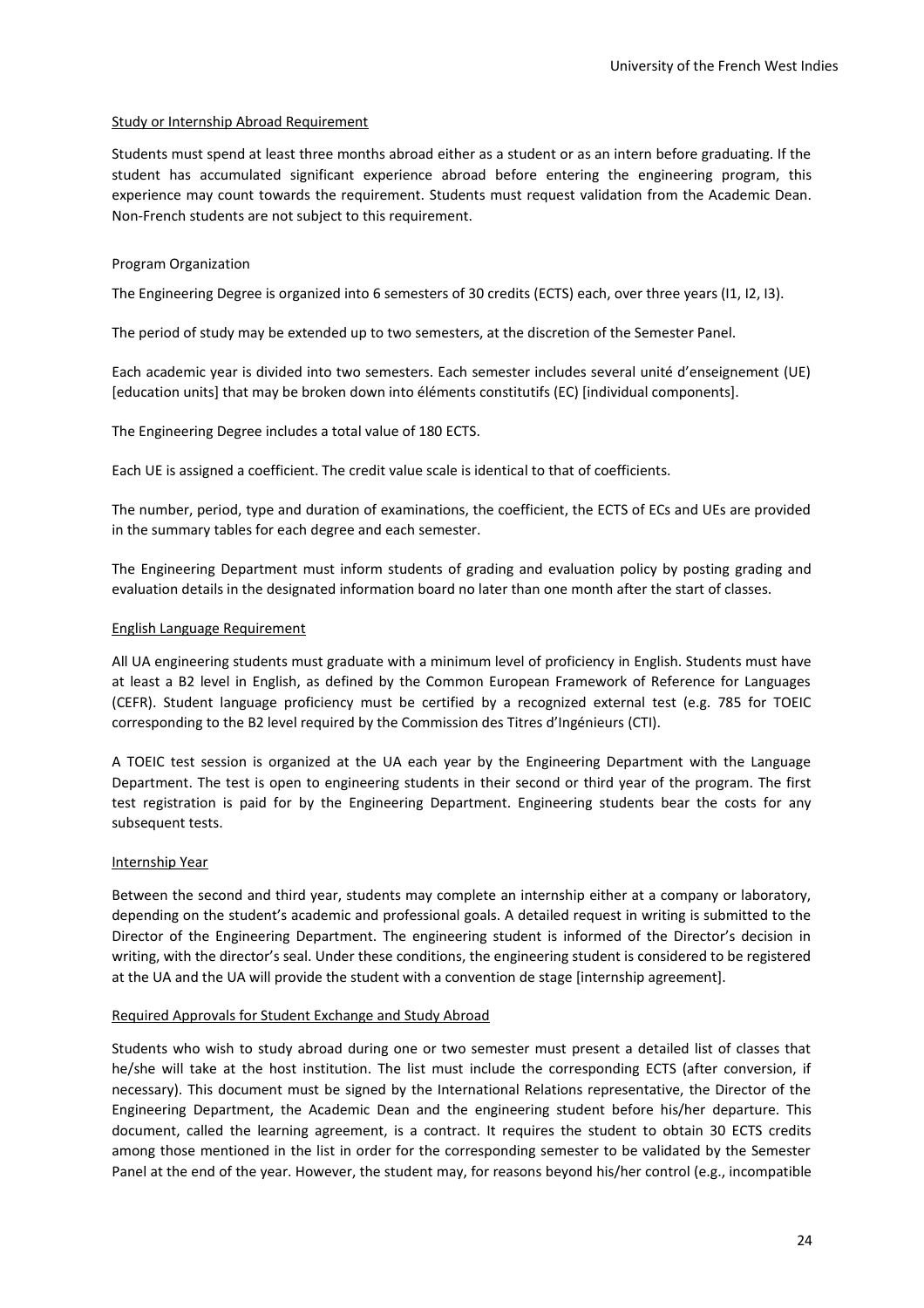times, cancellation of classes, etc.), propose changes to the learning agreement at the start of classes at the host institution. Proposals must be promptly submitted to the UA Office of International Relations. This office will then draw up a new learning agreement and have it validated by all signatories. Students may submit a single request.

# Approval of Student Exchange in France

For student exchange conducted in France, the student must contact the host institution and specifically the Head of Academics of the program. The student must list the courses he/she wishes to take and include their ECTS credits. The student must have this exchange approved by the UA Director of the Engineering Department and the Academic Dean. A request for student exchange is then addressed to the Academic Dean of the host institution. Students may submit a single request.

# Grading and Evaluation for Students on Exchange Programs or Study Abroad

Students on exchange programs or study abroad will be graded by the host institution. The host institution then sends the all the student's grades to the UA Department of Engineering after each semester. If the student fails an evaluation, the student must retake the exam with the host institution, if such a procedure exists.

The Final Year Panel will examine the grades obtained by the student during the exchange program or study abroad. Grades are evaluated according to UA's criteria and not according to the host institution, as provided in the learning agreement.

# Internships

The engineering student is responsible for finding an appropriate internship. Students have at their disposal a database maintained by the Department of Engineering, Academic Services and DOSIP<sup>[8](#page-24-0)</sup>.

Each internship is governed by the "convention de stage" [internship agreement] which set outs the obligations and responsibilities of both parties, in accordance with the regulations in force.

Engineering students can download the agreement in effect from the PARI website (http://pari.univ-ag.fr/) or from the Pstages website (https://www.esup-portail.org/display/PROJPORTSTAGEEMPLOI/ESUP-PStage).

The agreement in three copies must be signed by all parties **before the start of the internship** and is accompanied by a certificate of third party liability insurance. One copy is retained by the University, one copy is retained by the student, and the third copy is retained by the hosting company or administration. A digital copy is kept in the Engineering Department's archives.

Students must complete two internships before starting their third year.

- 1. During the **operator internship**, the student takes on operator tasks in order to gain overall familiarity with the company's operations. This internship constitutes the first contact between the engineering student and the company. It should allow the student to understand the company's overall organization and operation, beyond even the intern's given sector. This internship must last for at least four weeks and, so far as possible, must be completed before the beginning of the second year (outside of periods of instruction). The company must provide the student with a letter certifying the internship.
- 2. During the **engineering internship** the student carries out his/her first tasks as an engineer. The internship lasts at least 14 weeks at the same company. The student must participate in the digital or material task related his/her coursework: typically, the student must contribute to the resolution of a technical problem related to energy systems engineering.

<span id="page-24-0"></span><sup>&</sup>lt;sup>8</sup> Direction de l'Orientation, des Stages et de l'Insertion Professionnelle, Department of student orientation, internships and job placement.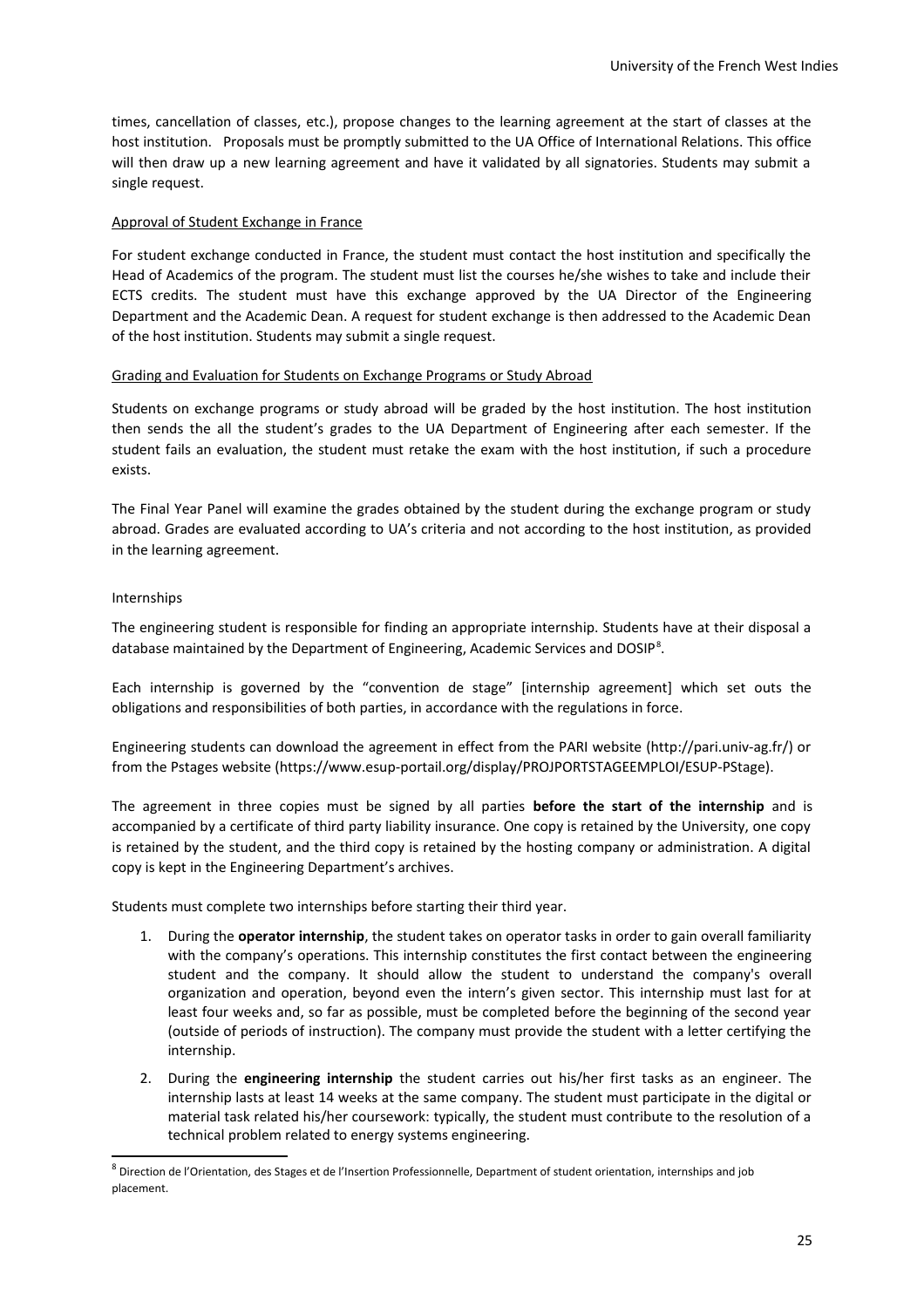3. During the final semester, the student leads a comprehensive project related to industrial applications or targeted research, called the **Final Project**. Completed over a period of six months, the Final Project is an essential component of the program. It should provide the student with the opportunity to demonstrate a level of comprehension and work expected of a working engineer. The student will present and pursue a technical and/or business solution integrating cross-disciplinary aspects of learning. The student must demonstrate solid competence in project management. This internship may take place abroad. Internships are approved by the instructor team to ensure they are in line with the program's objectives.

### Registration

Engineering students must register each year. After paying for university fees, the student must enroll in classes. Enrollment is required to sit for the exams.

Registration and enrollment are mandatory. Students who fail to register and enroll may not sit for examinations. The deadline for registration is set by the University. Deadlines are firm.

The Academic Committees examine requests for credit conversion and validation of acquired experience.

### Grading and Evaluation

Continuous assessment is used to evaluate student's acquisition of knowledge. Students are encouraged to apply themselves throughout the year.

Each EC includes at least two exams if the EC is composed of 30 hours of instruction or less. An EC includes three exams if the EC is composed of more than 30 hours of instruction.

Continuous Assessment Exams include:

- proctored written exams
- oral exercises (presentation, debate, individual interview, etc.)
- hands-on exercises (TP, BE, etc.)
- papers
- supervised projects
- individual projects
- group projects

Continuous assessment always includes an oral evaluation during each semester.

Foreign students enrolled in the engineering program as an exchange student (e.g. ERASMUS student) are subject to the same continuous assessment conditions.

Students with a disability may be granted special conditions during examination, such as additional testing time for composition and other accommodations. At registration, the student with a disability should contact the UA's Service de la médecine préventive<sup>[9](#page-25-0)</sup> and submit documentation certifying his/her disability. The UA will establish the necessary accommodations and will transmit the information to appropriate staff, who will then make these accommodations available.

According to continuous assessment policy, students receive their grades regularly.

Students who miss an evaluation must have a well-founded reason, or their absence must be considered a case of force majeure by the instructor. With the Director of the Engineering Program Energy Systems Concentration, the instructor decides whether the student may sit for a make-up exam. If the director and the instructor do not agree, the Chairman of the Examination Panel will make the final decision.

<span id="page-25-0"></span><sup>&</sup>lt;sup>9</sup> Service de la médecine preventive, Office of preventive medicine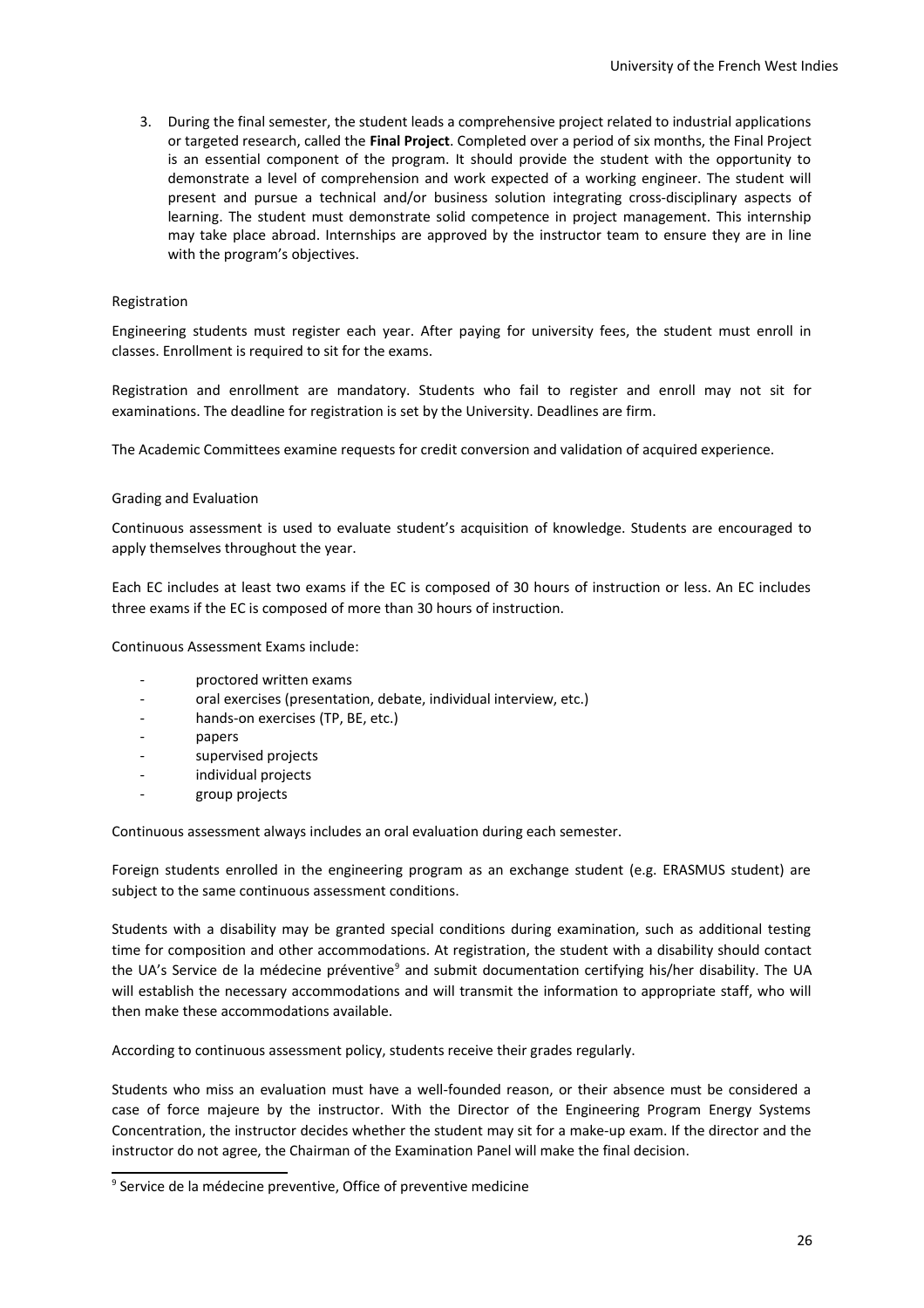An *absence non justifiée (ABI)* [unexcused absence] for an examination results in a grade of 0/20 for the exam.

### Attendance

Students must attend all scheduled instruction, regardless of the type of instruction (class, TD, TP, tour, conference, etc.). Attendance of will be taken regularly by the instructors, using a signed attendance sheet. Unexcused absences may have a negative effect on end-of-year evaluations by the Examination Panel, and may lead to ECTS credits being withheld from the student.

*Note:* Student grants are awarded to engineering students based on academic progress, student effort and attendance at classes-TDs-TPs and exams. Students who fail to fulfill one of these obligations may have their grant revoked.

### Academic Leave

Engineering students may interrupt their studies

- for personal reasons following approval by the Academic Dean and the Director of the Engineering Program Energy Systems Concentration, for no more than two semesters (consecutive or inconsecutive)
- for force majeure, especially for medical reasons, national service, or pregnancy

Régime spécial d'études (RSE) [special academic status]

RSE is granted to the following categories of students:

- Students with employment
- Students with children
- Students with a disability
- Students who are high-level athletes
- Students who are high-level artists
- Students elected to Conseils de l'Université [university council], under the conditions pertaining to the elected representative
- Students approved by UA's Conseil d'Administration [board of trustees]
- Students in an exchange program or study abroad

To be eligible for RSE, the student must submit a request to the Director of the Engineering Program Energy Systems Concentration before the deadline set each semester by the latter. RSE is valid for the current semester. Any change in the regime takes effect only in the following semester.

Students granted RSE status are exempt from attending TDs. However, they are not exempt from TPs, including field trips. Students will be notified in advance of scheduling for these sessions. These students will receive official notice to sit for the exams of these EC.

### Academic Advancement

Students who have validated both semesters of a given year are automatically admitted to the next year.

A student who fails one or both semesters may not proceed to the following year. However, if the aforementioned student requires only a few ECTS, the **academic committee may** authorize the student to proceed to the following year, **validating the missing UEs during that year**. **This authorization does not qualify as registration for the following year.**

Students who fail I2 are not permitted to continue on to I3.

Validation

**Grades**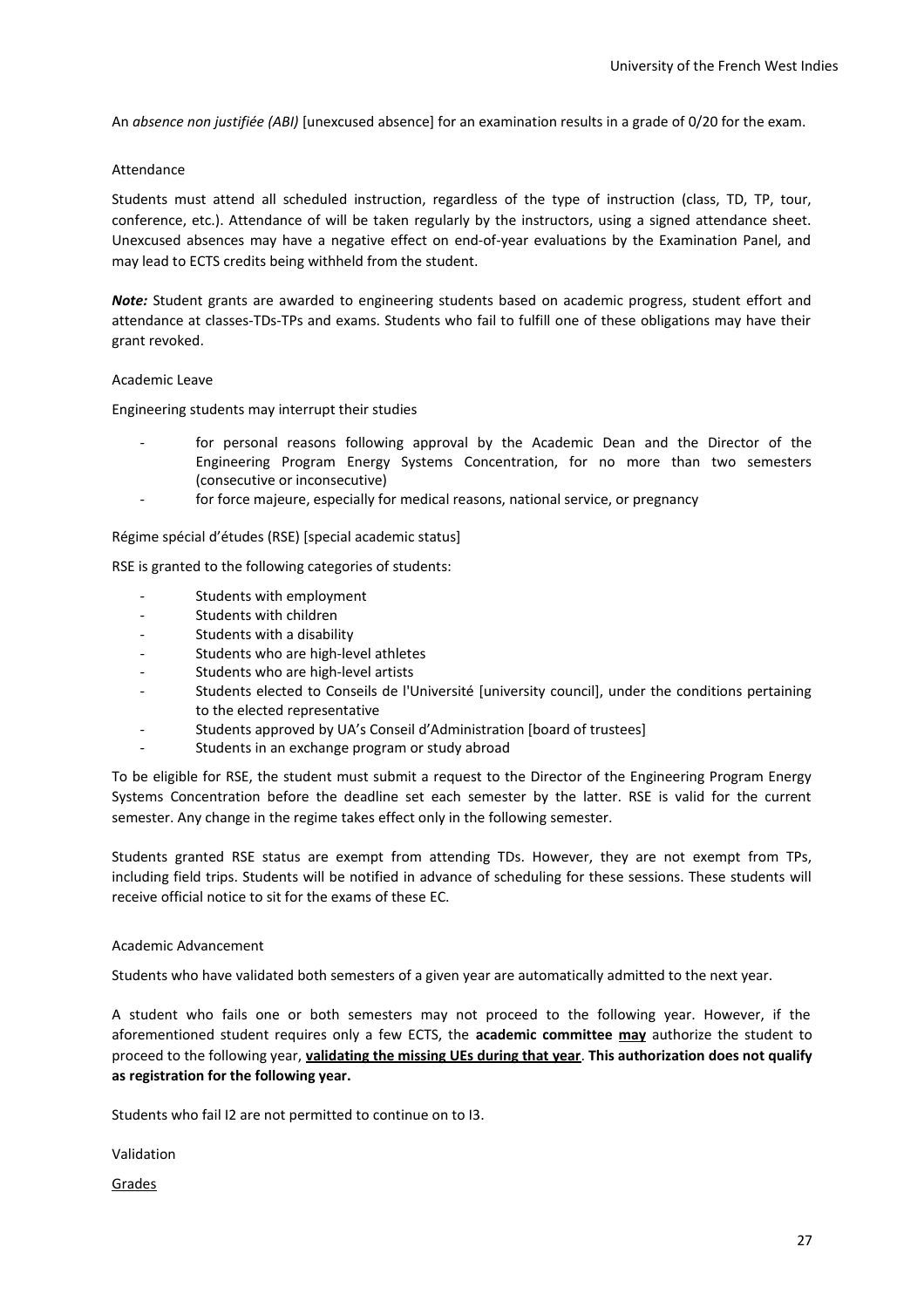Grades are given between 0 to 20.

A student's overall grade for an EC is calculated based on the student's EC examination grades multiplied by the given coefficient.

A student's overall grade for a UE is calculated based on the student's EC grades for that UE multiplied by the given coefficient.

A student's overall grade for the semester is calculated based on the student's UE grades for that semester multiplied by the given coefficient.

A student's cumulative grade is calculated based on the average of the student's grades for all six semesters.

The engineering degree is accompanied by the following honors, granted according to the student's cumulative grade:

- *passable* [ordinary degree], cumulative grade from 10 up to but not including 12,
- *assez bien* [third class honors], cumulative grade from 12 up to but not including 14,
- *bien* [second class honors], cumulative grade from 14 up to and not including 16,
- *très bien* [first class honors], cumulative grade from 16 up to but not including 20.

For students who entered the engineering program in the second year (I2), only the average grade from years I2 and I3 are taken into consideration, especially for calculating cumulative grades and honors.

### Validation

Validation of an EC requires an average grade equal or greater than 10/20.

Validation of an UE requires an overall average EC grade equal or greater to 10/20. The student then obtains the ECTS credits for this UE.

Validation of a semester depends on the validation of all UEs for that semester.

Validation of a year depends on validation of both semesters.

### Make-up Examinations

A UE Examination Panel decides whether to offer make-up examinations for certain types of examinations of an EC.

Students who receive a grade of 10/20 or better for these types of examinations retains these grades.

When an UE composed of several ECs is not validated, the student may only sit for make-up examinations offered for the EC(s) in which the student obtained a grade higher than 5/20 but lower than 10/20.

The student who validated one UE or a semester, but with a 0/20 grade due to an unexcused absence for one or several exams, is authorized to sit for make-up examinations if they are offered. In this case, the student must inform the Chairman of the Examination Panel in writing no later than 48 hours after publication of grades.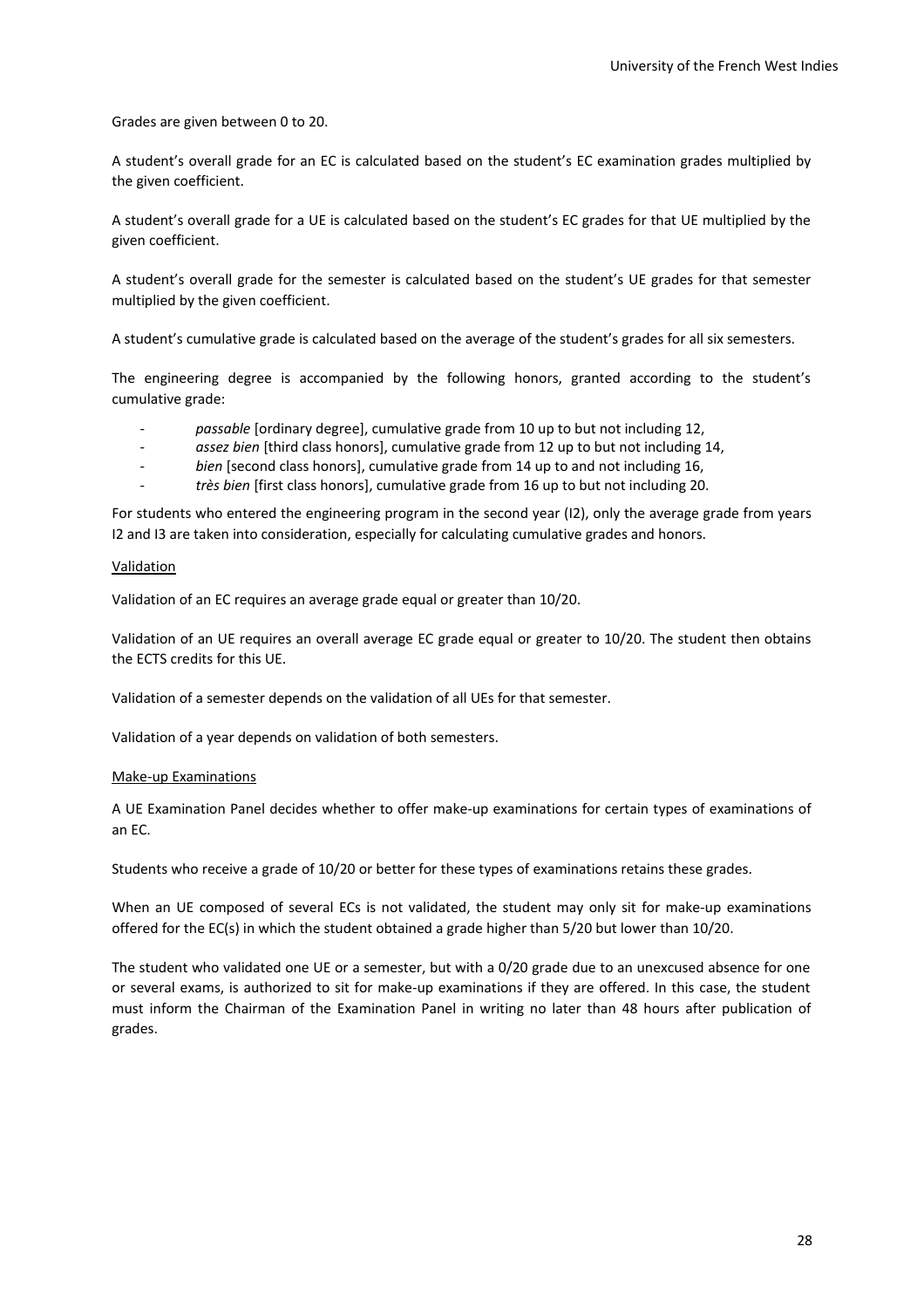# Grade Capitalization

Grade capitalization allows a student to retain for an unlimited period a grade equal to 10/20 or better obtained for an UE or an EC. The attributed credits may be used to count towards another degree or towards *validation des acquis* [accredited prior learning]. A validated UE is transferable.

# Grade Compensation

Students may not compensate for one year's below minimum grades for with another year's above minimum grades.

Students may not compensate for one semester's below minimum grades for another semester's above minimum grades.

Students may not compensate for below minimum grades in UE for another UE's above minimum grades.

Students may compensate for below minimum grades in one EC with another in the same UE.

# Refusing Compensation

The student has the right to refuse grade compensation between ECs of the same UE by sending a request in writing to the Administration, no later than 72 hours after the publication of grades.

The student may then choose to sit for the make-up examination, if such an examination is offered. Students who have refused compensation must accept the make-grade, regardless of the grade and the circumstances.

# Validation of Competencies

Validation of an UE, and respective ECs, does not automatically lead to validation of associated competencies. Similarly, a competency may be validated without the entire UE, and respective ECs, being validated. This validation is subject to a separate analysis of grades, namely by distinguishing between examinations of theory and examinations of practice and by taking into account the student's entire academic career (especially for cross-disciplinary competencies). Students can keep track of validated competencies on their dashboard, accessible from their personal account online at any time.

A record of competencies accompanies the diploma.

# Awarding the Engineering Degree

The UA's engineering degree is automatically awarded to engineering students who have satisfied the following conditions

- Students who enrolled in the engineering program as first year students must have obtained 180 ECTS credits; Students who enrolled in the engineering program as second year students must have obtained 120 ECTS credits.
- Students must have obtained the minimum score on a recognized English proficiency test (score of 785 on TOEIC), demonstrating their written and oral comprehension and ability to express themselves in writing and speech.
- Students must have spent a minimum of three months abroad, as defined in section 5, paragraph 7.
- Students must have completed an internship lasting at least 3 months.

The degree bears the field of concentration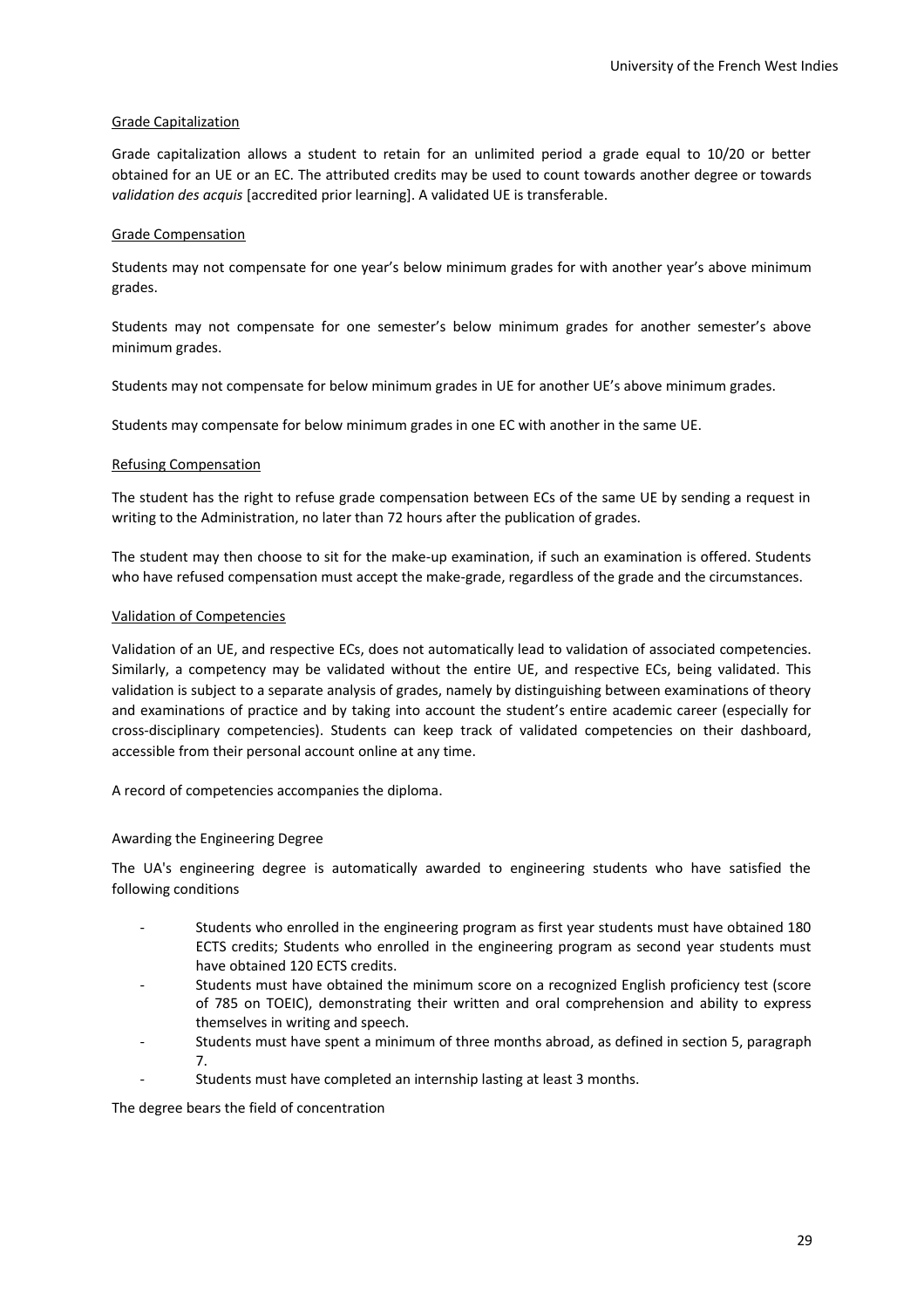The degree will note any honors:

- *Très bien* [first class honors]: for students with a cumulative grade equal to or greater than 16/20.
- Bien [second class honors]: for students with a cumulative grade equal to or greater than 14/20 and less than 16/20.
- Assez bien [first class honors]: for students with a cumulative grade equal to or greater than 14/20 and less than 16/20.

### Examination Panels

### UE Examination Panel

The UE Examination Panel is made up of the head of the UE and the heads of the EC of the UE. The UE Examination Panel meets at the end of each semester and before the Semester Examination Panels. Department heads and the academic dean may sit on these panels if they wish.

The UE Examination Panel defines, if necessary, the content of the make-up exam by taking into account the grades obtained by students in the various ECs of the UE. The panel decides the examination conditions (duration, written/oral, open book/closed book, etc.) and communicates this information to Academic Services, which then informs the students.

### Semester Examination Panel

The composition of the Semester Examination Panel is subject to an order published by the UA upon the proposal of the Department of Engineering. The panel includes instructors and researchers involved in the degree program, as well as qualified individuals who have contributed to teaching, or who are selected based on their competencies, upon the proposal of teaching faculty. The chairman of the Panel is appointed by the director of the department in consultation with the academic dean and the head of the concentration.

The Semester Examination Panel meets at the end of each semester.

The Panel decides whether a student may proceed to the next semester given the student's grades. The Panel may award additional points to bring the student's semester average up to 10/20.

At the end of year I1 and I2, the Panel also decides whether to validate that year, given the student's grades. After consideration, the panel may award additional points to bring the student's year average up to 10/20.

The presence of all panel members is required. Semester Examination Panels meet privately and decisions are final. The Panel's decisions may not be appealed, unless a material error has been made. After meeting, the Panel officially announces the grades.

# Announcement and publication of grades

Engineering students are officially dismissed only when grades are published.

### Review of Exams and Interview

Students may, within a reasonable period, request to review their exams and meet with the instructor. To help with the organization of these meetings, the instructors' office hours are posted for each course after grades are announced.

### Disputing Grades: Recourse

Students who dispute their grades may refer the matter to the Chairman of the Examination Panel, the University President or his/her delegated representative, no later than two months following the Panel